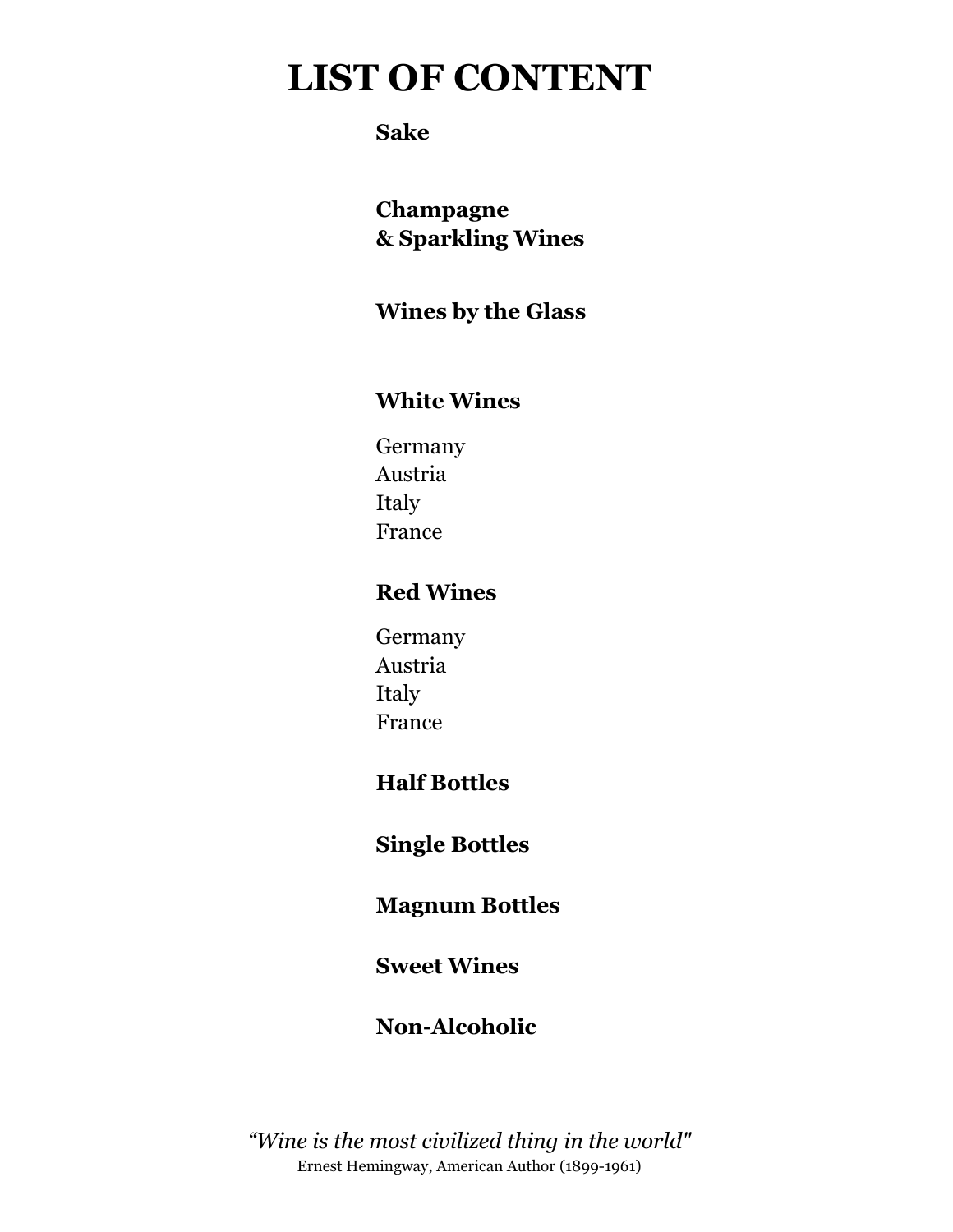# **Sake**

#### Hokusetsu

The Hokusetsu brewery is located on the Japanese island of Sado and since 1871 operated by the Hazu family. The name "Hokusetsu"also "snow of the north" was chosen to reflect the cold climate conditions which are ideal for the sake brewing process. Nobuyuki Matsuhisa discovered the brewery during his early days, as a bottle got delivered to his first Matsuhisa restaurant in Beverly Hills. Impressed by the quality, he acquired the exclusive rights to sell Hokusetsu sake in his restaurants.

#### Junmaishu No Sake

Light body, delicate on the palate. Hints of spiciness. Warm & cold.

100 ml 12 / 200 ml 21 / Bottle 1,8l 195

#### Nobu, "The Sake" Junmai Daiginjo

Clear and complex with floral notes. Aromas range from banana to melon. Full bodied and refreshing sake.

100 ml 17 / 200 ml 36,50 / Bottle 300 ml 53,50 / Bottle 1,5l 255

#### Junmai Daiginjo TK40

From Nobu´s private cellar. Creamy, sweet and well-balanced acidity dominate this complex and rich tasting sake.

100 ml 17 / 200 ml 34 / Bottle 300 ml 52 / Bottle 500 ml 86

Junmai Daiginjo "Yura Yura"

"Yura Yura" stands for "wavy, wavy"...a real dry sake. Fresh and green aromas of apple and citrus fruit are present in the odor. The Umami flavor is supported by a hint of subtle acidity.

100 ml 20 / 200 ml 41 / Bottle 500 ml 100

#### YK 35

A rare and exclusive sake, which represents flavors of fresh flowers and cardamom. The aromas develop slowly in the glass and with every sip the richness of this special sake unfolds. 100 ml 45 / 200 ml 90 / Bottle 500ml 220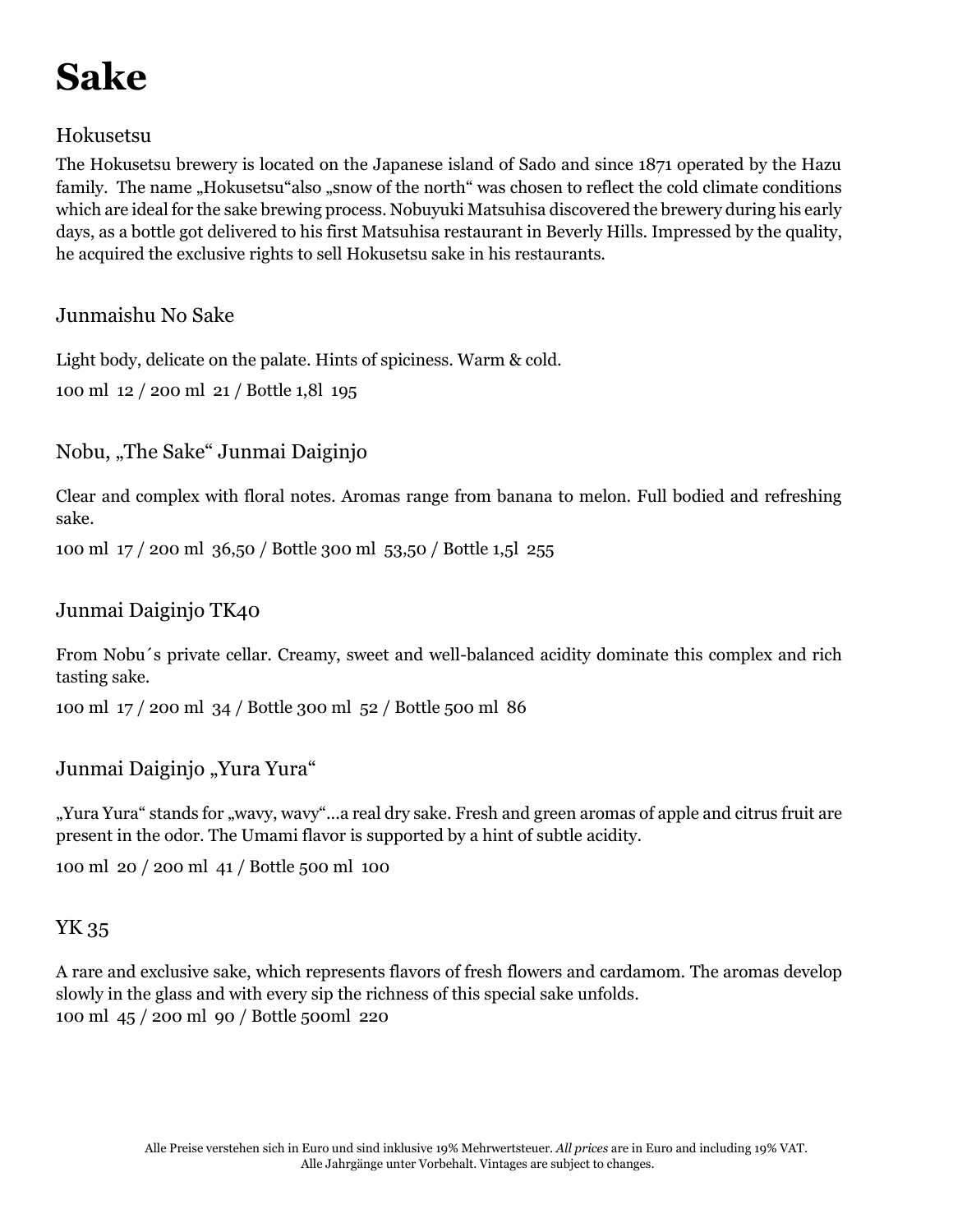# **Champagne & Sparkling Wines**

## $\begin{array}{cccc}\n\textbf{Champagne} & & & \textbf{0.75} \\
\textbf{Champ{}}\end{array}$ Non-Vintage

| 703 | Louis Roederer Brut          | Reims   | 140 |
|-----|------------------------------|---------|-----|
| 713 | Perrier-Jouët Grand Brut     | Épernay | 123 |
| 765 | Perrier-Jouët Blanc de Blanc | Épernay | 268 |
| 720 | <b>Bruno Paillard Brut</b>   | Reims   | 144 |
| 732 | <b>Ruinart Brut</b>          | Reims   | 150 |
| 733 | Ruinart Blanc de Blancs      | Reims   | 316 |
| 739 | Laurent Perrier Brut         | Epernay | 123 |

#### Vintage

| 717 | 2013 | <b>Belle Epoque</b>     | Perrier-Jouët, Épernay  | 417   |
|-----|------|-------------------------|-------------------------|-------|
| 799 |      | 2006 Pascal Doquet Brut | Côte des Blancs, Vertus | 225   |
| 707 | 2013 | Cristal Brut            | Louis Roederer, Reims.  | 503,5 |
| 721 | 1995 | Les Mesnil              | Bruno Paillard, Reims   | 482,5 |
| 722 | 1990 | Les Mesnil              | Bruno Paillard, Reims   | 632,5 |
| 730 | 2012 | La Grande Année         | Bollinger, Ay           | 423   |
| 741 | 2012 | Dom Pérignon            | Moet & Chandon          | 439   |
| 745 | 2003 | Dom Pérignon P2         | Moet & Chandon          | 920   |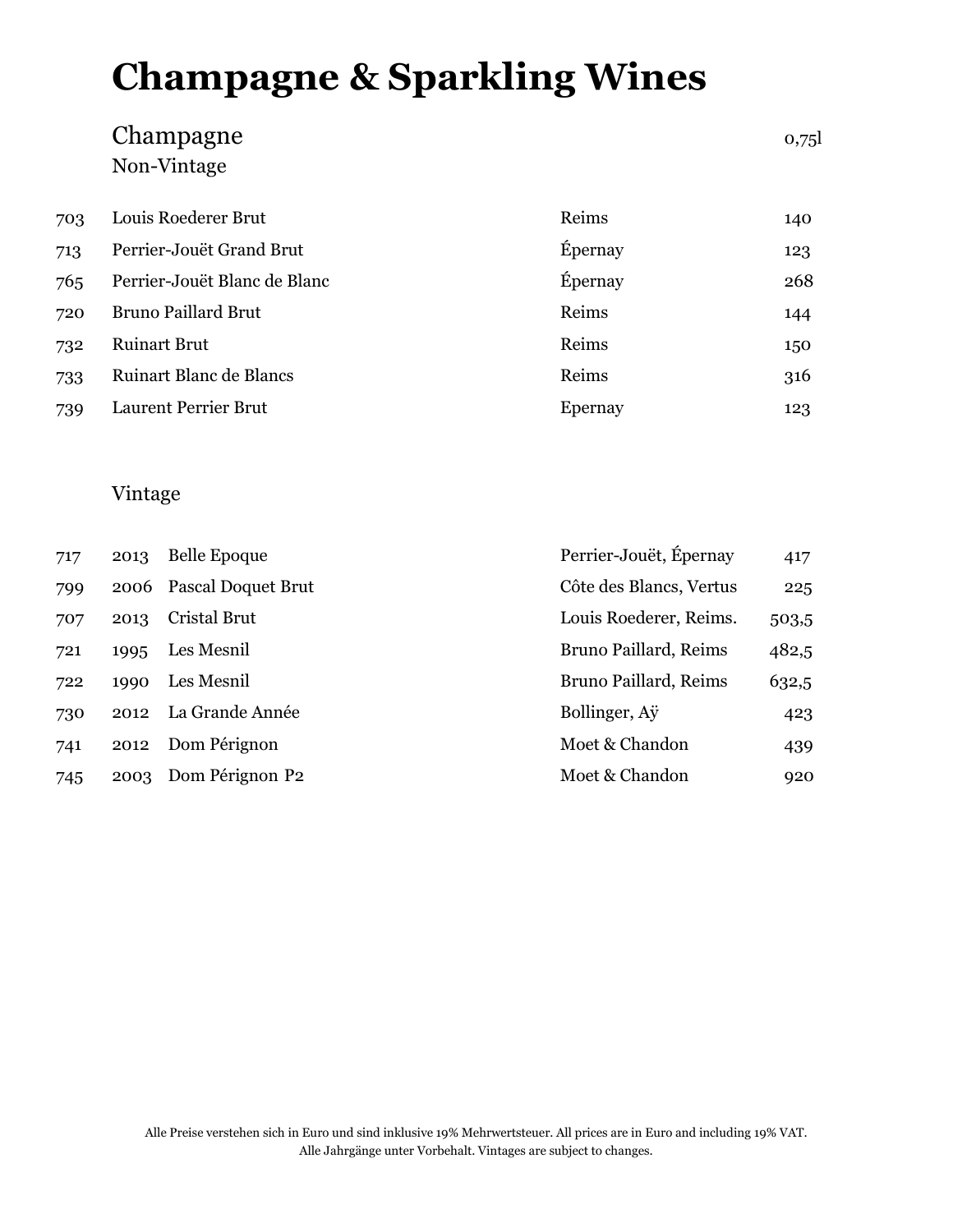## **Champagne & Sparkling Wines**

#### Non-Vintage Rosé 0,75l

| 796 | Lallier Rosé Grand Cru         | Aÿ      | 160 |
|-----|--------------------------------|---------|-----|
| 716 | Perrier-Jouet Brut Blason Rosé | Epernay | 203 |
| 723 | Bruno Paillard Brut Rosé       | Reims   | 209 |
| 740 | Laurent Perrier Brut Rosé      | Epernay | 230 |
| 727 | Krug Rosé                      | Reims   | 845 |

#### Vintage Rosé

| 719 | 2012 | Belle Epoque Brut Rosé            | Perrier-Jouët, Épernay | 781  |
|-----|------|-----------------------------------|------------------------|------|
| 718 |      | 2006 Belle Epoque Blanc de Blancs | Perrier-Jouët, Épernay | 920  |
| 706 | 2015 | Louis Roederer Brut Rosé          | Reims                  | 209  |
| 708 | 2012 | Cristal Brut Rosé                 | Louis Roederer, Reims  | 1027 |
| 743 |      | 2005 Dom Pérignon Brut Rosé       | Moet & Chandon         | 696  |
| 731 | 2005 | La Grande Année Rose              | Bollinger, Ay          | 514  |

### Alcohol-Free Sparkling Wines

| 761 | Dinar Sparkling Brut             | Dinar | 70 |
|-----|----------------------------------|-------|----|
| 762 | Dinar Sparkling Pomegranate Rosé | Dinar | 80 |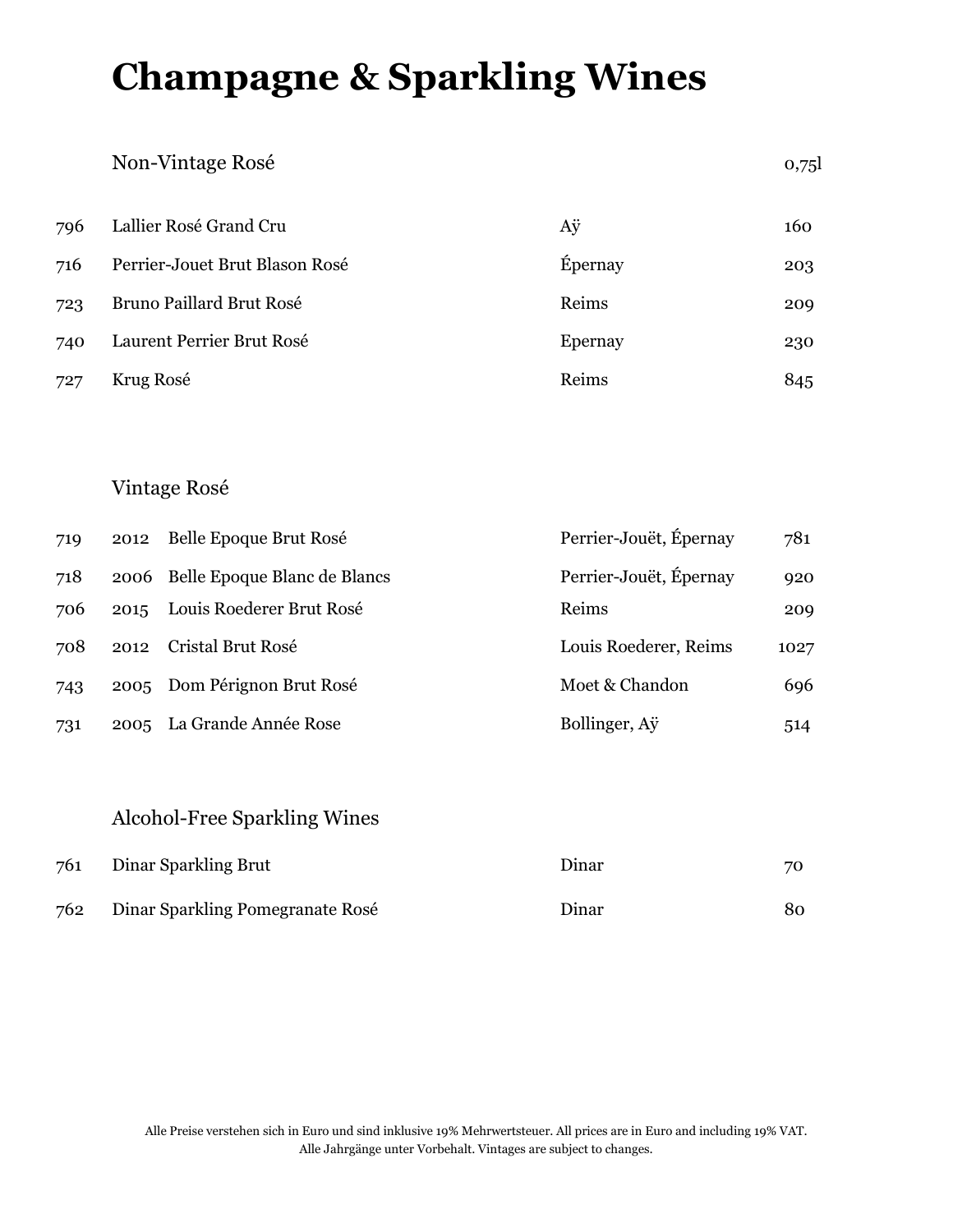## **Wine by the Glass**

### Sparkling Wines 0,1 l

| Louis Roederer Brut           | <b>Reims</b> | 22 |
|-------------------------------|--------------|----|
| Louis Roederer Brut Rosé 2015 | Reims        | 29 |
| Perrier- Jouët Grand Brut     | Épernay      | 24 |
| Lallier Rosé Grand Cru        | Aÿ           | 26 |
|                               |              |    |

### White Wines

| 2019 | Eigenart Silvaner                  | Max Müller I, Franken    | 13 |
|------|------------------------------------|--------------------------|----|
|      | 2020 Wachenheimer Riesling         | Dr. Bürklin-Wolf, Pfalz  | 8  |
|      | 2020 Turmhof Chardonnay            | Tiefenbrunner, Südtirol  | Q  |
| 2021 | Sauvignon Blanc                    | Franz Sommer, Burgenland | 8  |
| 2020 | Chablis                            | Drouhin-Vaudon, Burgund  | 12 |
|      |                                    |                          |    |
|      | 2020 Sancerre Rosé Le Grand Moulin | Patrick Girault, Loire   | a  |

### Red Wines

| 2020 Spätburgunder Mein Fass    | Korrell, Nahe           | 9   |
|---------------------------------|-------------------------|-----|
| 2018 Pinot Noir "Select"        | Weingut Wieninger, Wien | 11  |
| 2019 Rosso di Montalcino        | Argiano, Toskana        | 11  |
| 2019 Primitivo di Manduria, Sud | Cantine San Marzano     | 7,5 |
| 2007 Château Fontenil           | Fronsac                 | 17  |
| 2020 Rasteau                    | M. Chapoutier, Rhône    | 12  |
|                                 |                         |     |

## WE UNDERSTAND THAT YOU ARE UNIQUE…

### **Assyrtiko, Cuvée Monsigniori, Argyros 2018**

110 0,75l

"Sun kissed, wind-swept unique old vines from volcanic terroir of Santorini Island.

Great depth and mineral tones."

*Recommended by Theodoros Anastasiadis, Head Sommelier*

Alle Preise verstehen sich in Euro und sind inklusive 19% Mehrwertsteuer. All prices are in Euro and including 19% VAT. Alle Jahrgänge unter Vorbehalt. Vintages are subject to changes.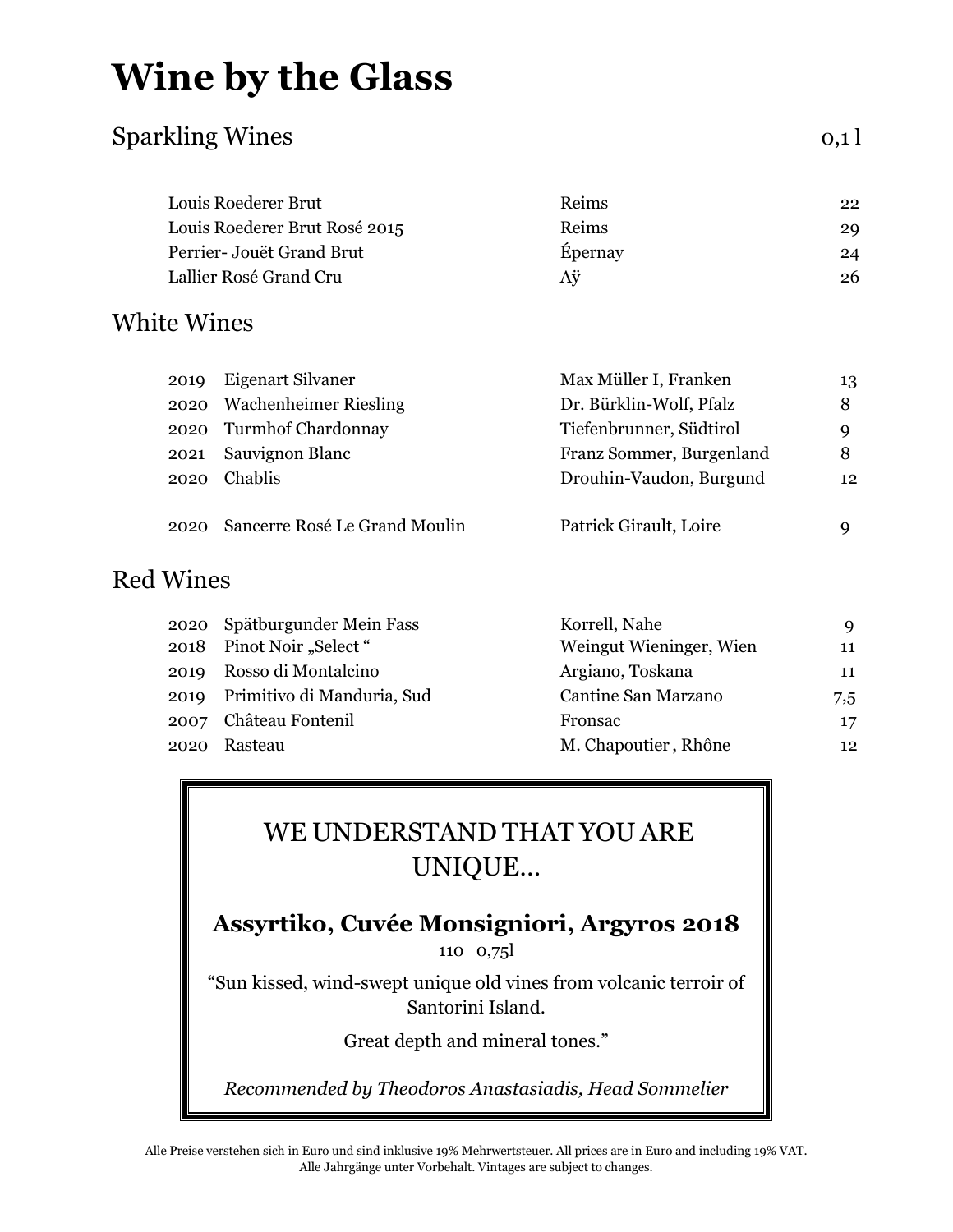### Germany

|     | Franken |                                |                                 | 0,75 |
|-----|---------|--------------------------------|---------------------------------|------|
| 121 | 2020    | Sauvignon Blanc                | Max Müller I                    | 48   |
| 122 | 2017    | <b>Lump Riesling</b>           | Max Müller I                    | 70   |
| 123 | 2017    | <b>BERG</b> Riesling           | Max Müller I                    | 86   |
| 101 | 2019    | Eigenart Silvaner              | Max Müller I                    | 80   |
| 124 | 2020    | Silvaner                       | Fürstl. Castell'sche Domäne 37  |      |
| 125 | 2015    | <b>Schlossberg Riesling GG</b> | Fürstl. Castell'sche Domäne 102 |      |

#### Pfalz

| 128 | 2018 Weissburgunder "vom Lößlehm" | Ökonomierat Rebholz | 80  |
|-----|-----------------------------------|---------------------|-----|
| 129 | 2018 Chardonnay " $R^4$           | Ökonomierat Rebholz | 220 |
|     |                                   |                     |     |
| 107 | 2020 Wachenheimer Riesling        | Dr. Bürklin-Wolf    | 49  |
| 417 | 2016 Kirchenstück G.C.            | Dr. Bürklin-Wolf    | 390 |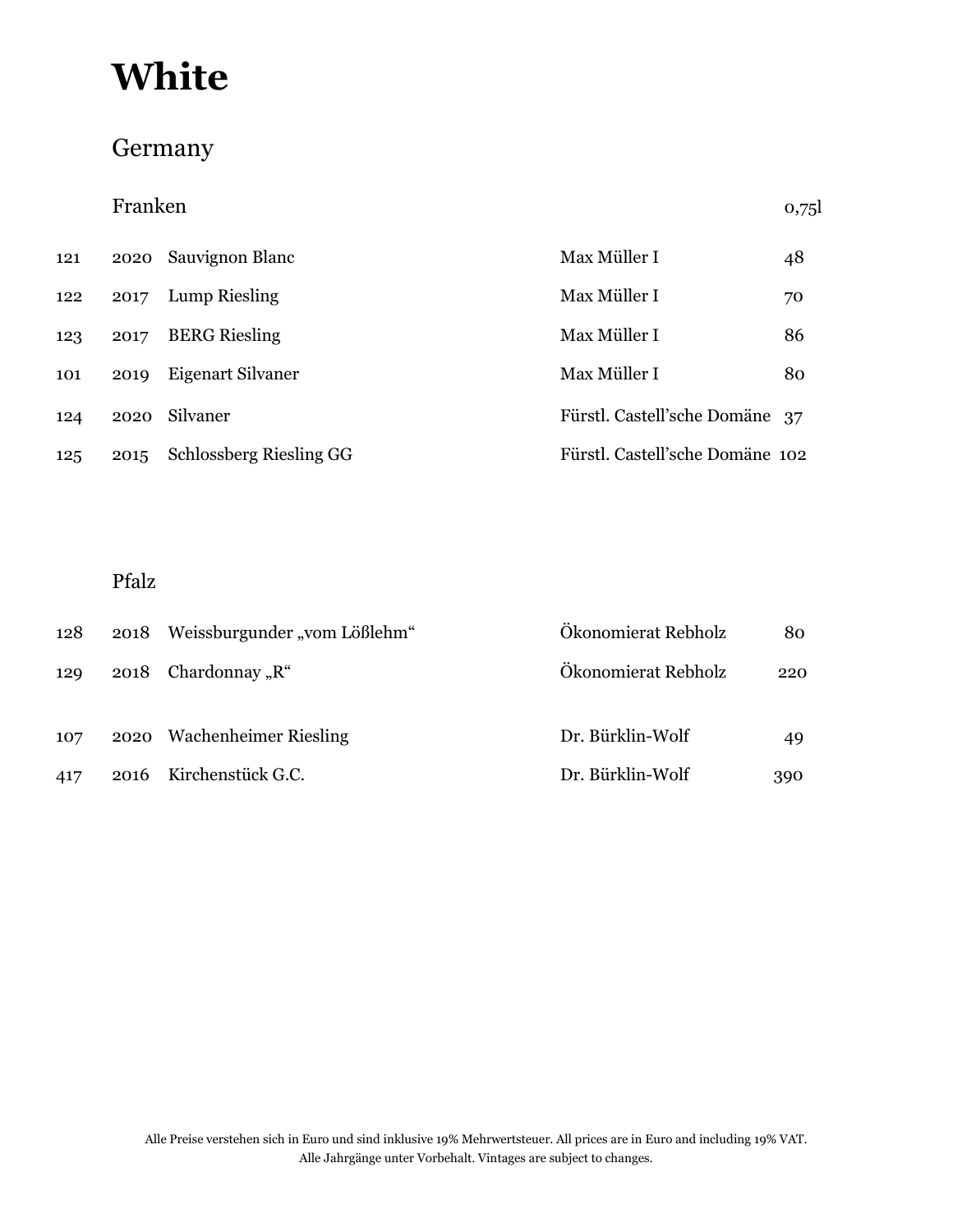|     | Rheinhessen<br>0,75 |                                       |                      |       |
|-----|---------------------|---------------------------------------|----------------------|-------|
| 132 |                     | 2020 Westhofener Chardonnay           | Jochen Dreissigacker | 87    |
| 134 | 2018                | <b>Pettenthal Riesling GG</b>         | Kühling-Gillot       | 144   |
|     | Nahe                |                                       |                      |       |
| 140 | 2017                | <b>Paradies Riesling</b>              | Korrell              | 81    |
| 187 | 2015                | Etape XX                              | Korrell              | 144   |
| 135 | 2015                | Monzinger Riesling, Frühtau           | Emrich-Schönleber    | 86    |
|     | <b>Baden</b>        |                                       |                      |       |
| 137 | 2019                | Ihringer Grauburgunder                | Dr. Joachim Heger    | 71    |
| 138 | 2018                | Auxxerois                             | Weingut Klumpp       | 55    |
| 139 | 2018                | Unterwörisheimer Kirchberg Chardonnay | Weingut Klumpp       | 97    |
|     |                     | Württemberg                           |                      |       |
| 142 | 2017                | Kleinbottwar Süssmund Riesling GG     | Graf Adelmann        | 140,5 |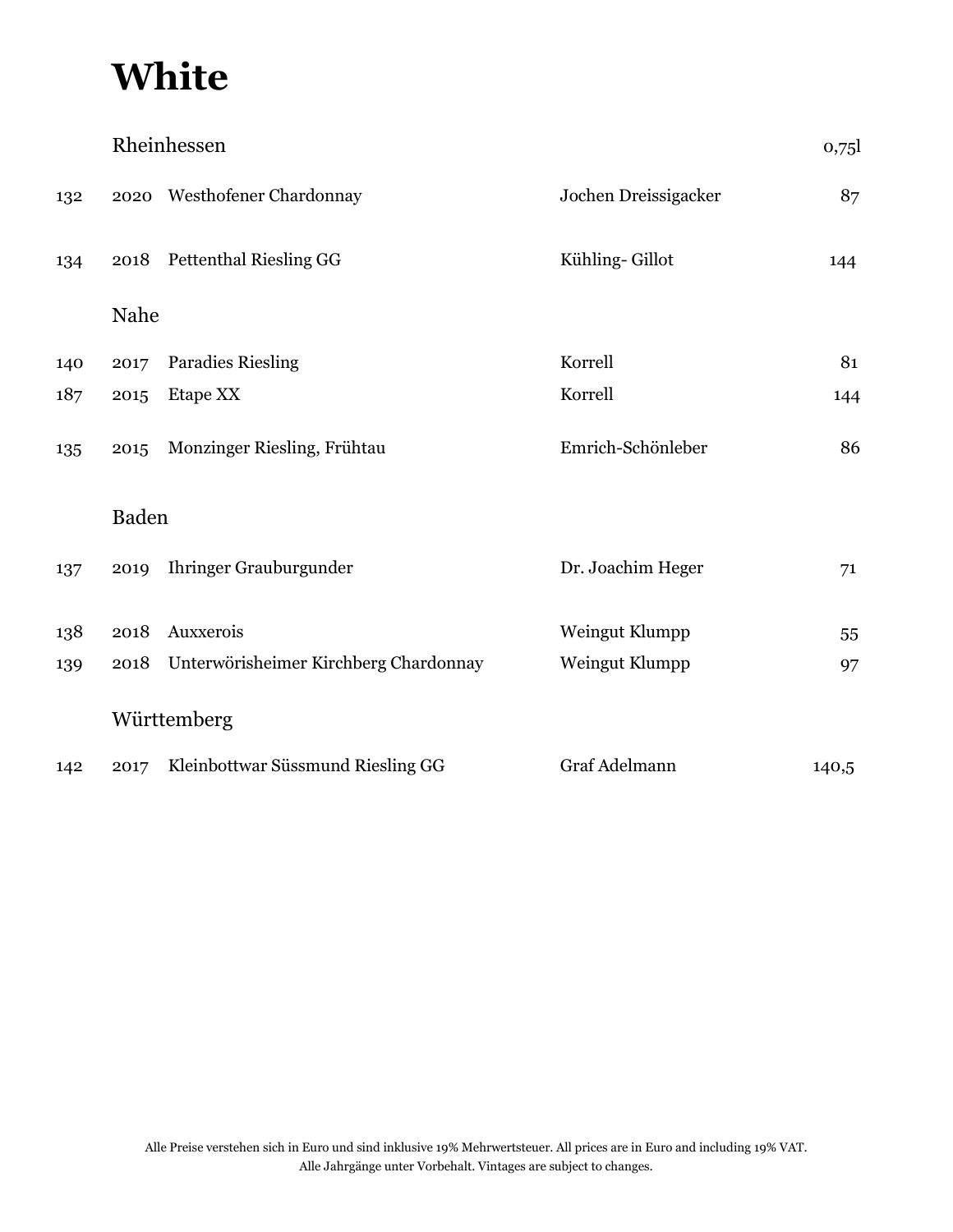| 144 | 2007 | Saarburger Rausch Spätlese            | Forstmeister Geltz-Zilliken 123 |     |
|-----|------|---------------------------------------|---------------------------------|-----|
| 431 | 2020 | Riesling "Alte Reben"                 | Karthäuserhof                   | 60  |
| 145 | 2018 | Graacher Himmelreich, Riesling        | Dr. Loosen                      | 64  |
| 146 | 2017 | Wehlener Sonnenuhr, Riesling GG       | Dr. Loosen                      | 75  |
| 147 | 2009 | Wehlener Sonnenuhr Riesling, Spätlese | J.J. Prüm                       | 107 |

## Hellas (Greece) - Spain

| Mantinia  |                                        |               | 0,75 |  |
|-----------|----------------------------------------|---------------|------|--|
|           | 01001 2020 Moschofilero                | Semeli        | 45   |  |
| Santorini |                                        |               |      |  |
|           | 01002 2019 Assyrtiko, Thalassitis      | Gaia          | 85   |  |
|           | 01003 2019 Assyrtiko, Nychteri         | Gaia          | 110  |  |
|           | 01004 2018 Assyrtiko, Cuvée Monsignori | Argyros       | 110  |  |
| Rueda     |                                        |               |      |  |
|           | 02007 2017 Verdejo, Cuvée Especial     | José Pariente | 105  |  |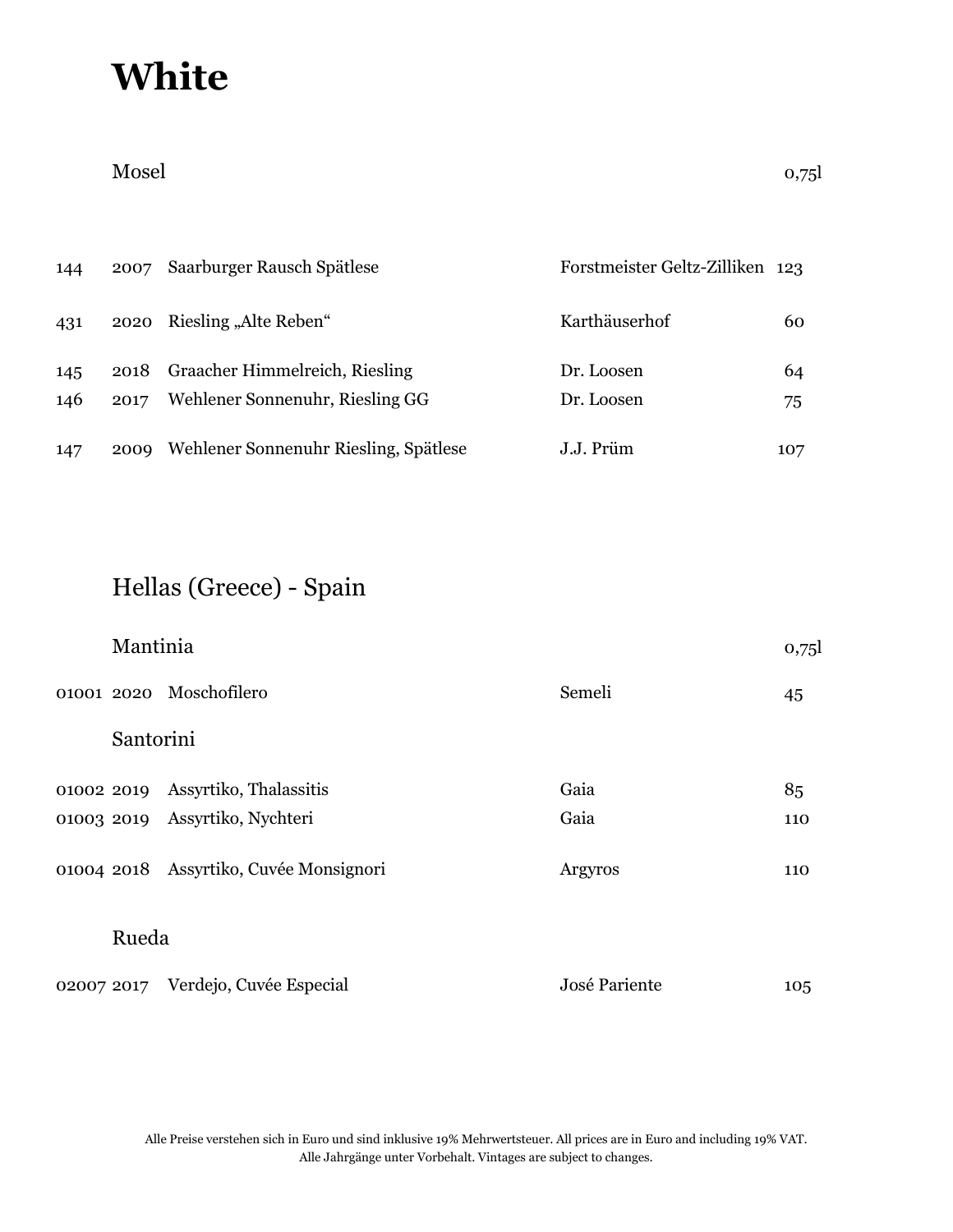## Austria

|     |         |                                          |                            | 0,75 |
|-----|---------|------------------------------------------|----------------------------|------|
|     |         | Carnuntum                                |                            |      |
| 151 | 2020    | Grüner Veltliner Alte Reben              | <b>Weingut Markowitsch</b> | 54   |
| 152 | 2019    | Sauvignon Blanc                          | Weingut Markowitsch        | 75   |
|     | Wachau  |                                          |                            |      |
| 153 | 2021    | Grüner Veltliner Federspiel              | Rudi Pichler               | 50   |
| 143 | 2021    | Grüner Veltliner Rotes Tor Federspiel    | Franz Hirtzberger          | 70   |
| 154 | 2018    | Grüner Veltliner "Treu" Federspiel       | Weinhofmeist. Hirtzberger  | 64   |
| 155 | 2020    | <b>Riesling Kollmitz</b>                 | Weinhofmeist. Hirtzberger  | 144  |
| 156 | 2020    | Grüner Veltliner Ried Loibenberg Smaragd | Weingut Knoll              | 119  |
| 157 | 2016    | Grüner Veltliner Kalkofen Smaragd        | <b>Helmut Piewald</b>      | 75,5 |
| 148 | 2016    | Grüner Veltliner Spitzer Point Smaragd   | Donabaum                   | 102  |
|     | Kamptal |                                          |                            |      |
| 159 | 2021    | Grüner Veltliner Berg Vogelsang          | Willi Bründlmayer          | 59   |
| 160 | 2015    | Heiligenstein Riesling                   | Willi Bründlmayer          | 91   |
| 161 |         | 2016 Grüner Veltliner                    | Fred Loimer                | 48   |
|     |         | Steiermark                               |                            |      |
| 150 |         | 2020 Gamlitz Sauvignon Blanc             | Hannes Sabathi             | 70   |
| 162 | 2019    | Grassnitzberg Sauvignon Blanc            | <b>Weingut Tement</b>      | 102  |
| 163 | 2017    | Sulz Sauvignon Blanc 1.STK               | <b>Weingut Gross</b>       | 91   |

Alle Preise verstehen sich in Euro und sind inklusive 19% Mehrwertsteuer. All prices are in Euro and including 19% VAT. Alle Jahrgänge unter Vorbehalt. Vintages are subject to changes.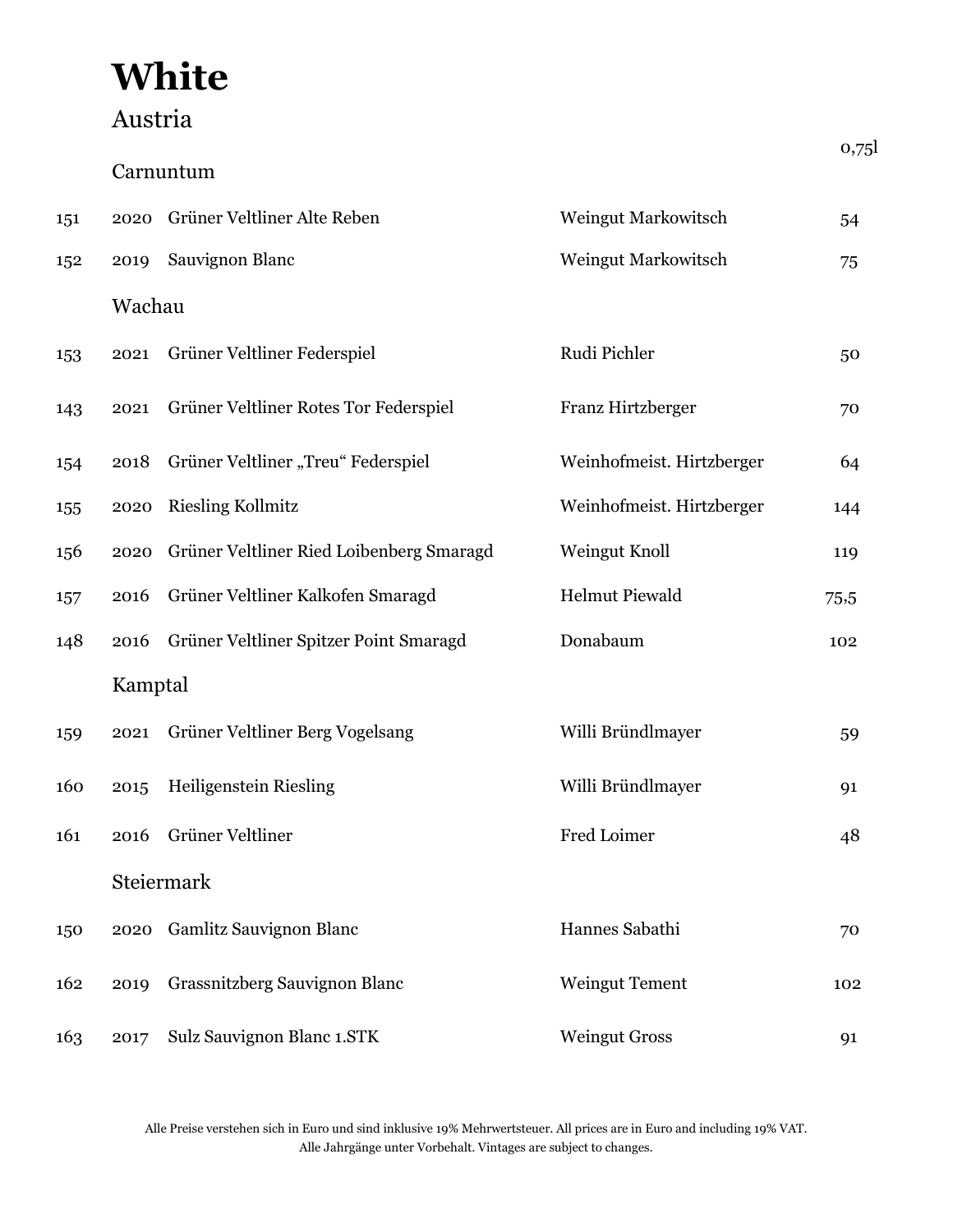### Burgenland

| 164 | 2020 Grauburgunder   | Andreas Gsellmann   | 54 |
|-----|----------------------|---------------------|----|
| 104 | 2021 Sauvignon Blanc | <b>Franz Sommer</b> | 48 |

#### Wien

| 166 | 2018 Wiener Gemischter Satz, Bisamberg | Weingut Wieninger | 59 |
|-----|----------------------------------------|-------------------|----|
| 167 | 2018 Chardonnay "Select"               | Weingut Wieninger | 75 |

### Wagram

| 168 |      | 2019 Der Ott, Grüner Veltliner | <b>Bernhard Ott</b> | 80  |
|-----|------|--------------------------------|---------------------|-----|
| 169 | 2017 | Rosenberg Grüner Veltliner     | <b>Bernhard Ott</b> | 124 |
|     |      | Weinviertel                    |                     |     |

| 170 |  | 2017 Grüner Veltliner Braitenpuechtorff | <b>Ingrid Groiss</b> |  |
|-----|--|-----------------------------------------|----------------------|--|
|-----|--|-----------------------------------------|----------------------|--|

0,75l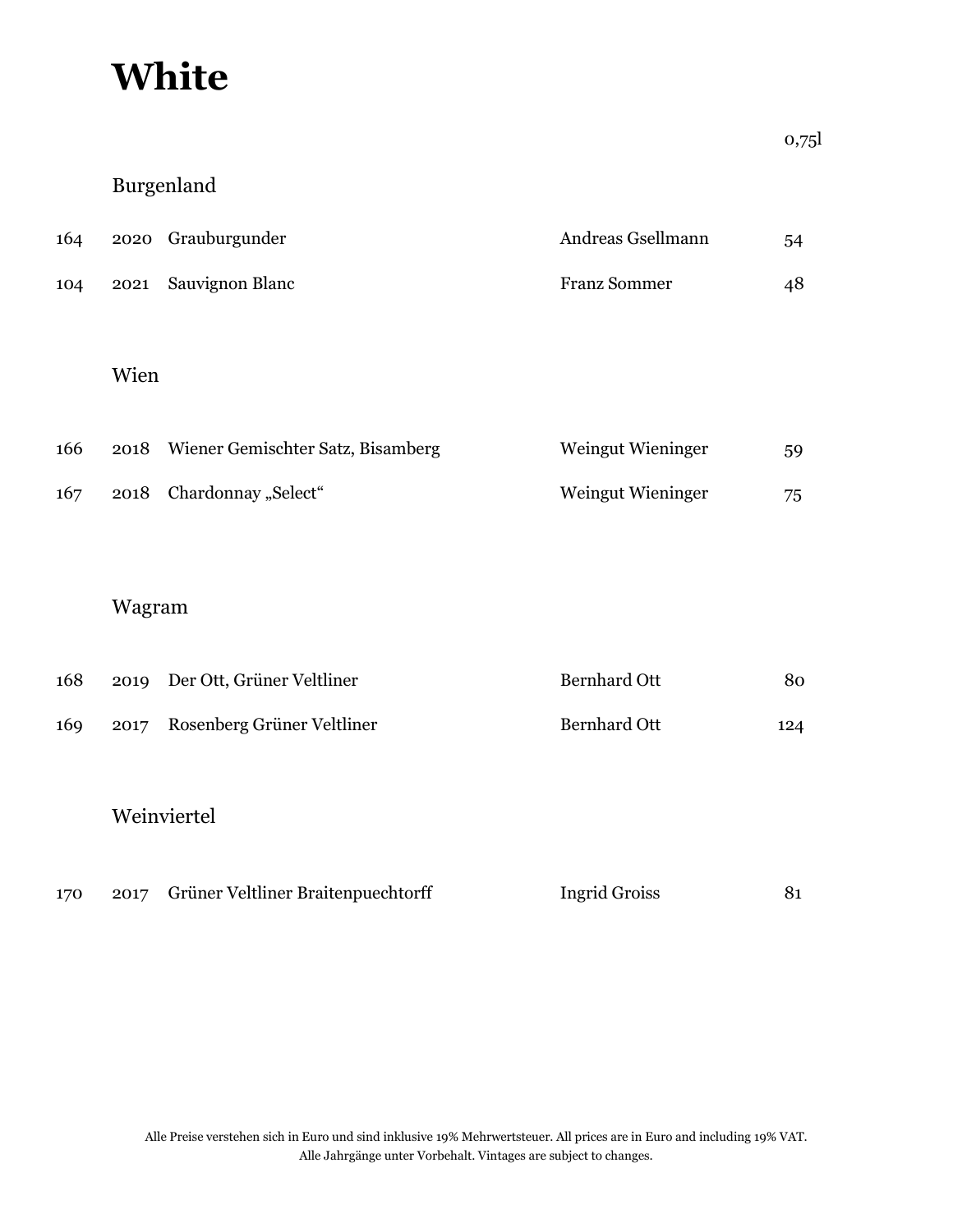Italy

|     | Südtirol |                                 |                | 0,75 |
|-----|----------|---------------------------------|----------------|------|
| 171 | 2021     | Weissburgunder                  | Cantina Terlan | 50   |
| 172 | 2021     | Winkl Sauvignon Blanc           | Cantina Terlan | 71   |
| 103 |          | 2020 Turmhof Chardonnay         | Tiefenbrunner  | 55   |
| 198 |          | 2019 Löwengang Chardonnay       | Alois Lageder  | 139  |
| 175 | 2020     | Chardonnay                      | Elena Walch    | 54   |
| 176 | 2020     | Sauvignon Blanc Castel Ringberg | Elena Walch    | 80   |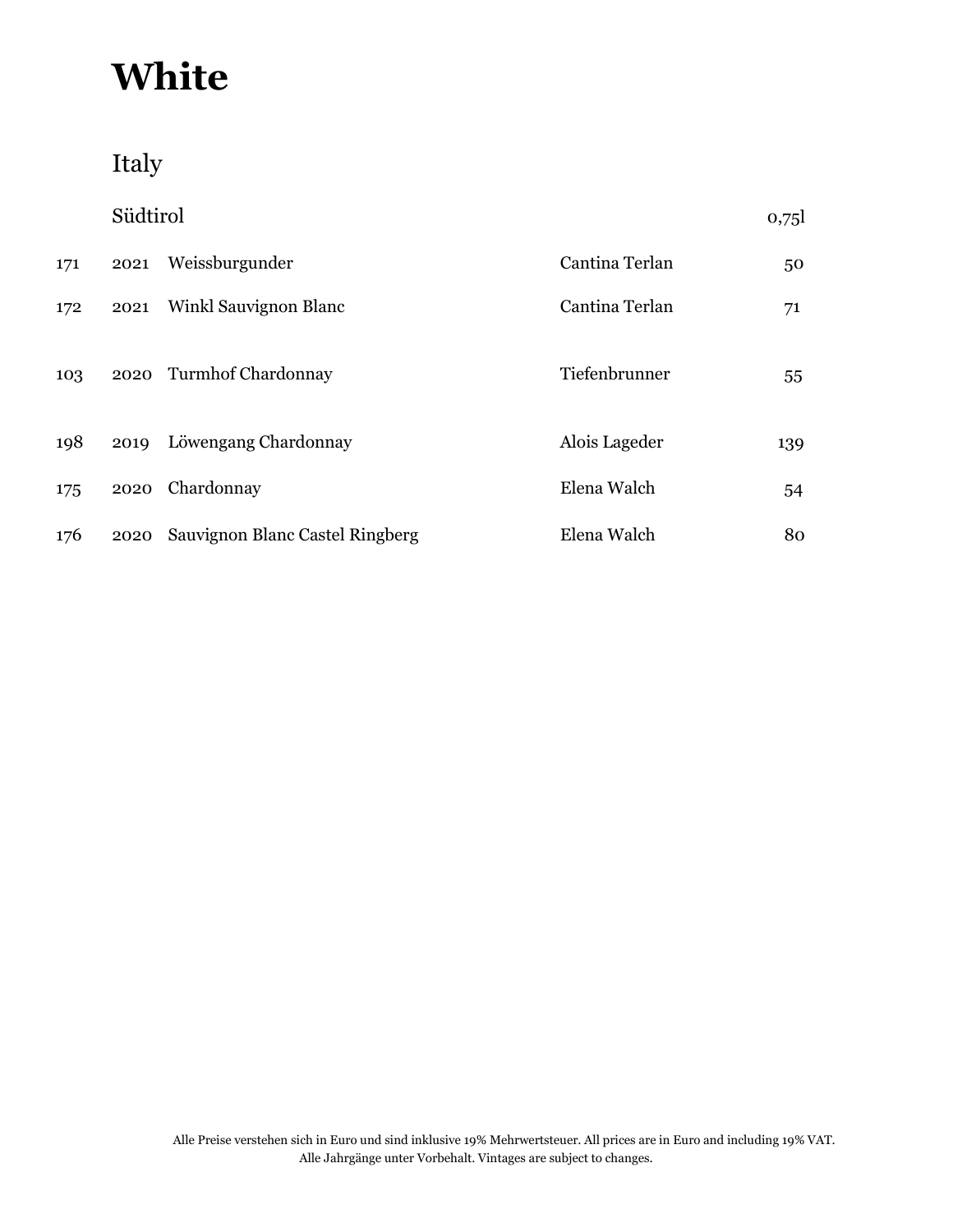|     | Toskana         |                                   |                        | 0,75 |  |
|-----|-----------------|-----------------------------------|------------------------|------|--|
| 180 |                 | 2020 Vernaccia di San Gimignano   | Teruzzi & Puthod       | 43   |  |
| 181 | 2020            | Terre di Tufi                     | Teruzzi & Puthod       | 75   |  |
|     | <b>Sizilien</b> |                                   |                        |      |  |
| 184 | 2019            | Cometa                            | Planeta                | 119  |  |
| 185 | 2018            | Costadune Grillo                  | Mandrarossa            | 37   |  |
| 186 |                 | 2020 Urra di Mare Sauvignon Blanc | Mandrarossa            | 54,5 |  |
|     | Piemont         |                                   |                        |      |  |
| 178 | 2021            | Langhe Arneis                     | Cordero di Montezemolo | 59,5 |  |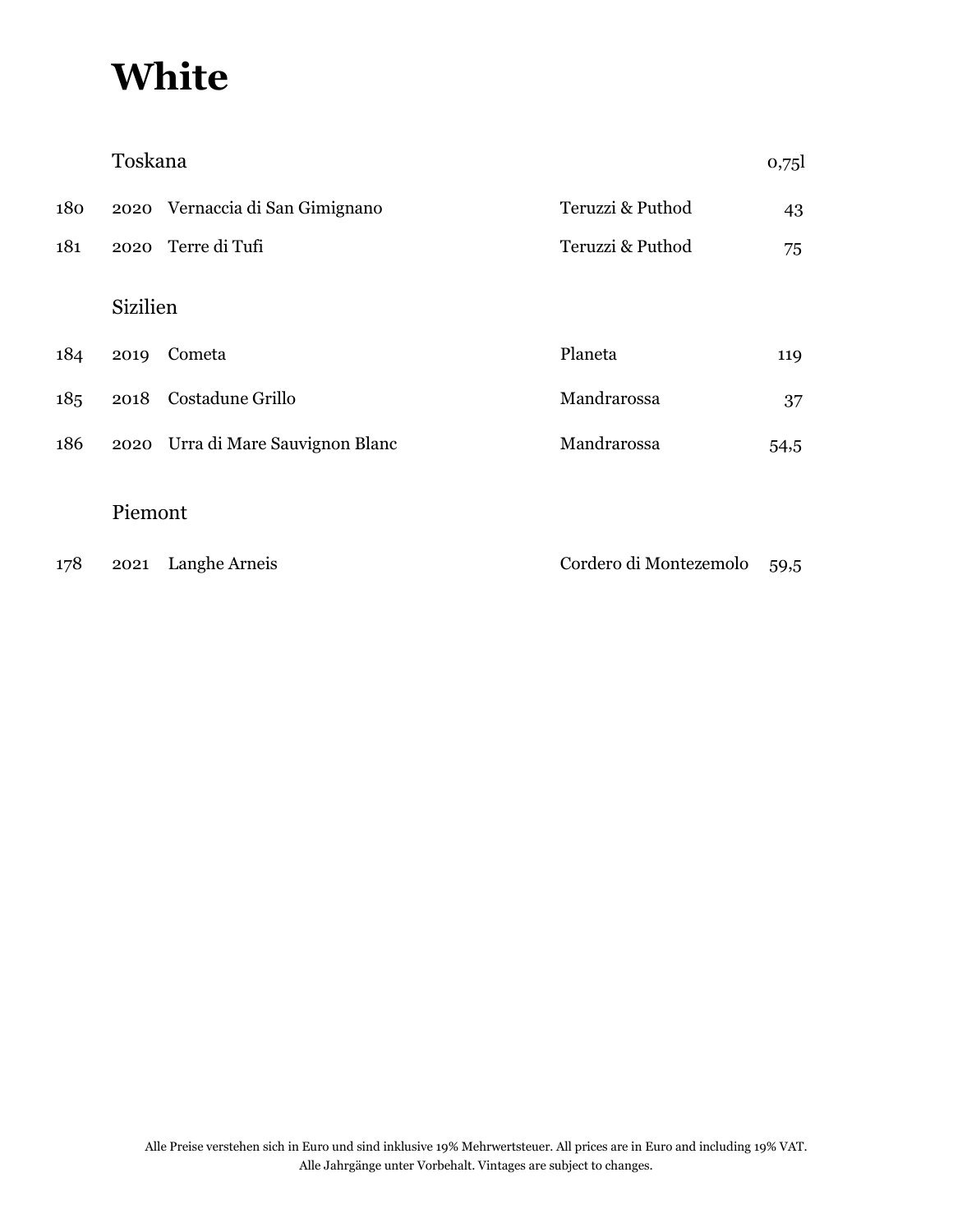### France

|     | Loire    |                                |                            | 0,75  |
|-----|----------|--------------------------------|----------------------------|-------|
| 106 | 2020     | Sancerre Rosé La Grande Moulin | Patrick Girault            | 45    |
| 189 | 2019     | Sancerre                       | La Poussie                 | 102,5 |
| 190 | 2019     | Pouilly Fumé                   | La Croix                   | 102,5 |
| 191 | 2020     | Pouilly Fumé                   | Pascal Jolivet             | 86,5  |
| 111 | 2021     | Sancerre                       | Pascal Jolivet             | 80,5  |
| 192 | 2018     | Saumur Blanc Vieilles Vignes   | Langlois Chateau           | 96,5  |
|     | Rhône    |                                |                            |       |
| 193 |          | 2019 Châteauneuf du Pape Blanc | Château Mont - Redon 102,5 |       |
|     | Provence |                                |                            |       |
|     |          | 2020 Rock Angel, Rosé          | Château D'Esclans          | 128,5 |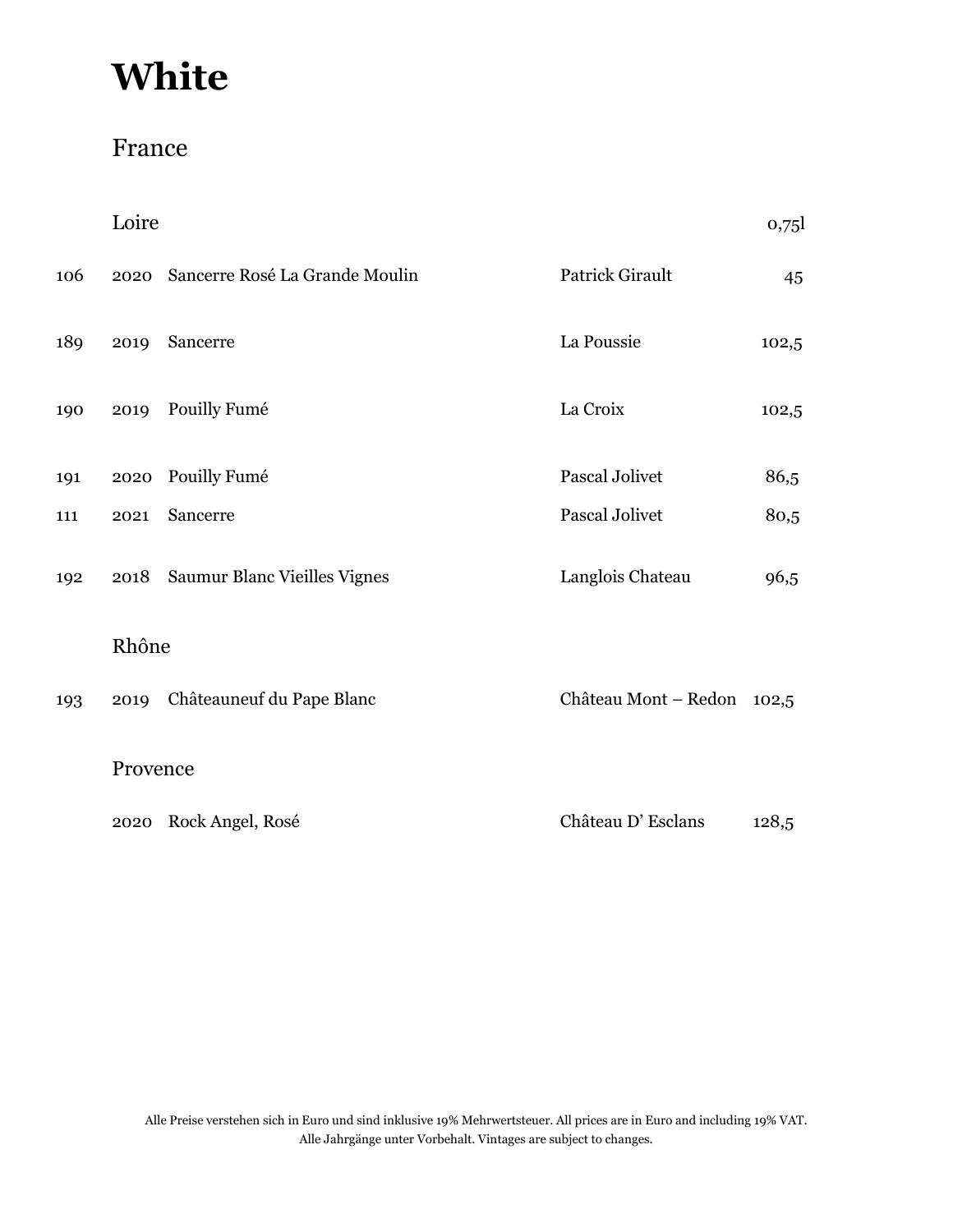|     | Burgund |                                      |                           | 0,75  |
|-----|---------|--------------------------------------|---------------------------|-------|
| 105 | 2020    | Chablis                              | Drouhin - Vaudon          | 100   |
| 197 | 2020    | Chablis 1er Cru Vaillons             | Jean Paul et Benoit Droin | 150,5 |
| 409 | 2018    | Chassagne – Montrachet "Les Pierres" | Jean Pillot               | 177,5 |
| 410 | 2019    | Puligny - Montrachet                 | <b>Etienne Sauzet</b>     | 175   |
| 411 |         | 2018 Puligny – Montrachet            | Francois Carillon         | 203,5 |
| 412 | 2018    | Meursault-Poruzot 1er Cru            | Domaine Jobard - Morey    | 160   |
| 195 | 2016    | Pouilly Fuissé Viellies Vignes       | Domaine Roger Luquet      | 80,5  |
| 413 | 2014    | Corton Charlemagne Grand Cru         | Louis Latour              | 395,5 |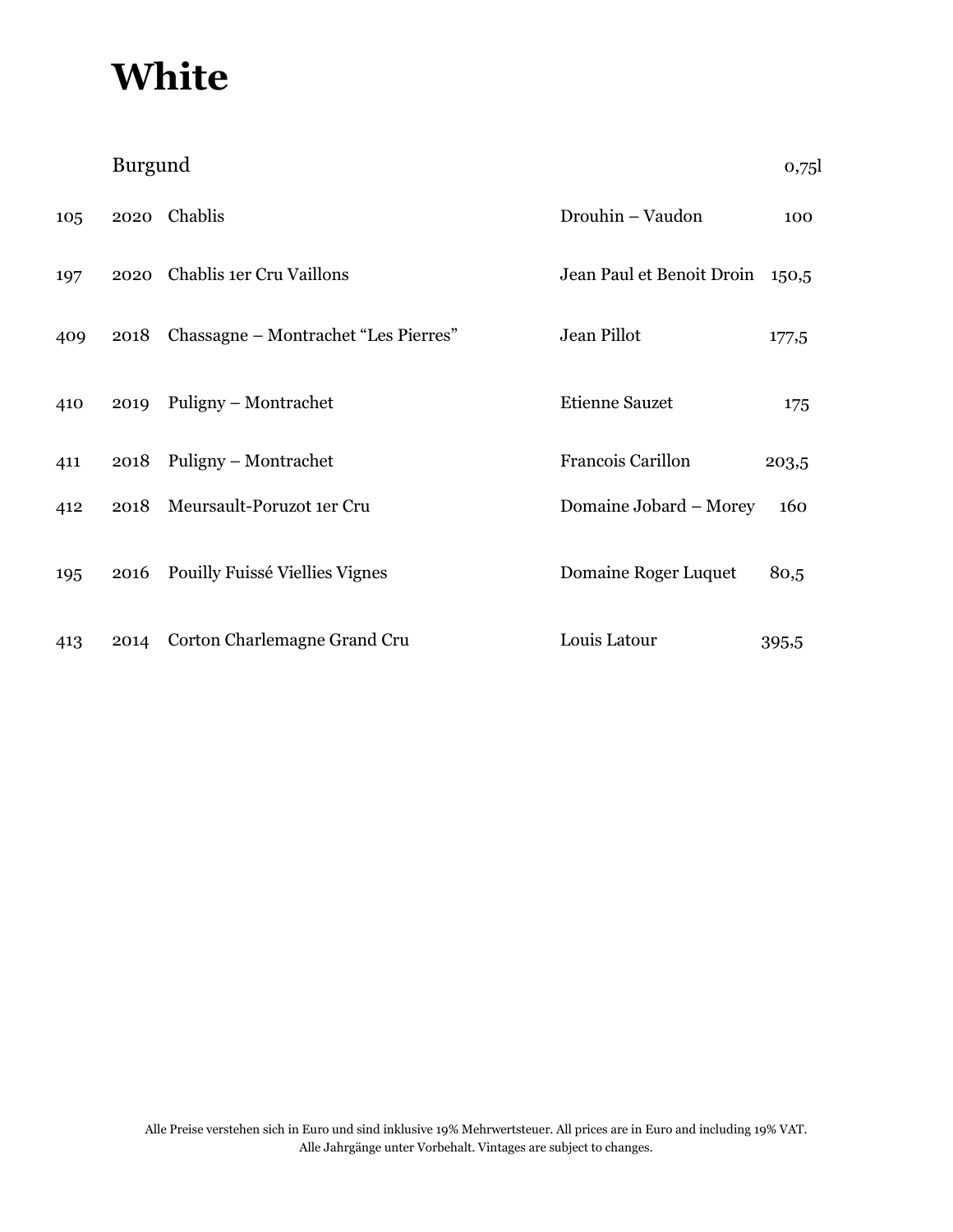|     | <b>Baden</b> |                                      |                        | 0,75  |
|-----|--------------|--------------------------------------|------------------------|-------|
| 521 | 2015         | Bruchsaler Rothenberg St. Laurent    | Weingut Klumpp         | 86,5  |
|     | Rheingau     |                                      |                        |       |
| 522 | 2015         | Pinot Noir, Spätburgunder            | <b>August Kesseler</b> | 123,5 |
|     | Nahe         |                                      |                        |       |
| 508 |              | 2020 Spätburgunder Mein Fass         | Korrell                | 70    |
|     |              |                                      |                        |       |
|     | Ahr          |                                      |                        |       |
| 523 | 2019         | Spätburgunder Blauschiefer           | Meyer - Näkel          | 85    |
| 524 | 2017         | Dernau Pfarrwingert Spätburgunder GG | Meyer - Näkel          | 195   |
|     | Pfalz        |                                      |                        |       |
|     |              |                                      |                        |       |
| 525 | 2016         | Das Kreuz                            | <b>Weingut Rings</b>   | 171,5 |
| 526 | 2015         | Cuvée Mano Negra                     | Philipp Kuhn           | 75,5  |
|     |              |                                      |                        |       |
|     |              | Rheinhessen                          |                        |       |
| 528 | 2014         | Kreuz Spätburgunder                  | Kühling - Gillot       | 123,5 |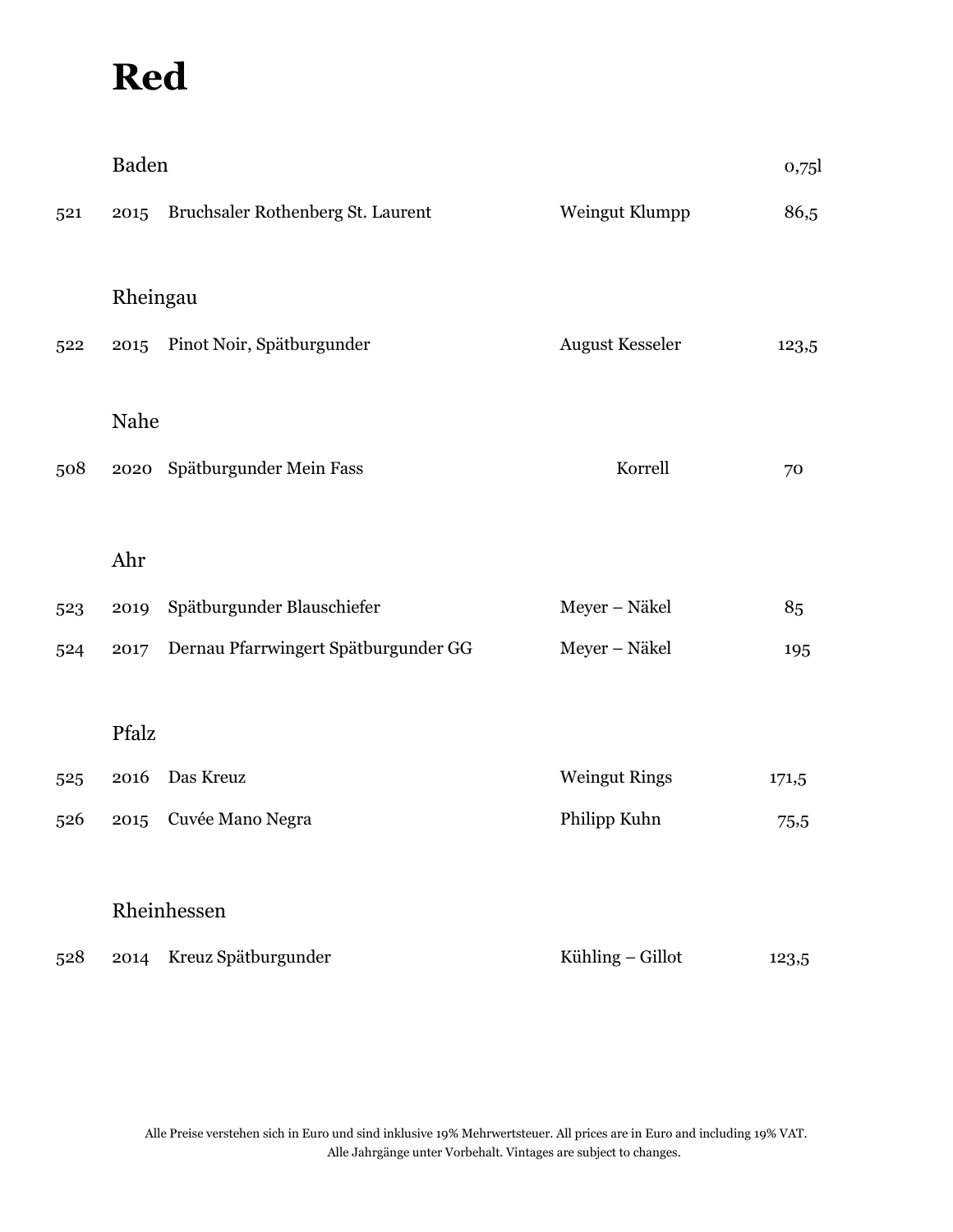## Hellas (Greece) - Spain

|            | Nemea            |                                   |                   | 0,75 |
|------------|------------------|-----------------------------------|-------------------|------|
|            |                  | 01005 2015 Agiorgitiko, Old Vines | Papaioannou       | 85   |
|            | Rioja            |                                   |                   |      |
| 02001 2019 |                  | Sela                              | Bodegas Roda      | 80   |
| 02002 2016 |                  | Roda I, Reserva                   | Bodegas Roda      | 190  |
| 02003 2017 |                  | Cirsion                           | Bodegas Roda      | 790  |
|            |                  | Ribera del Duero                  |                   |      |
|            | 02006 2017 Alión |                                   | Vega Sicilia      | 310  |
|            | Austria          |                                   |                   |      |
|            |                  | Burgenland                        |                   | 0,75 |
| 529        | 2017             | Pinot Noir                        | Paul Achs         | 130  |
| 530        | 2017             | Zweigelt                          | Paul Achs         | 40   |
| 531        | 2018             | St. Laurent                       | Albert Gesellmann | 50   |
| 532        | 2018             | Bela Rex                          | Albert Gesellmann | 135  |
|            | Wien             |                                   |                   |      |
| 502        |                  | 2018 Pinot Noir "Select"          | Weingut Wieninger | 70   |

Alle Preise verstehen sich in Euro und sind inklusive 19% Mehrwertsteuer. All prices are in Euro and including 19% VAT. Alle Jahrgänge unter Vorbehalt. Vintages are subject to changes.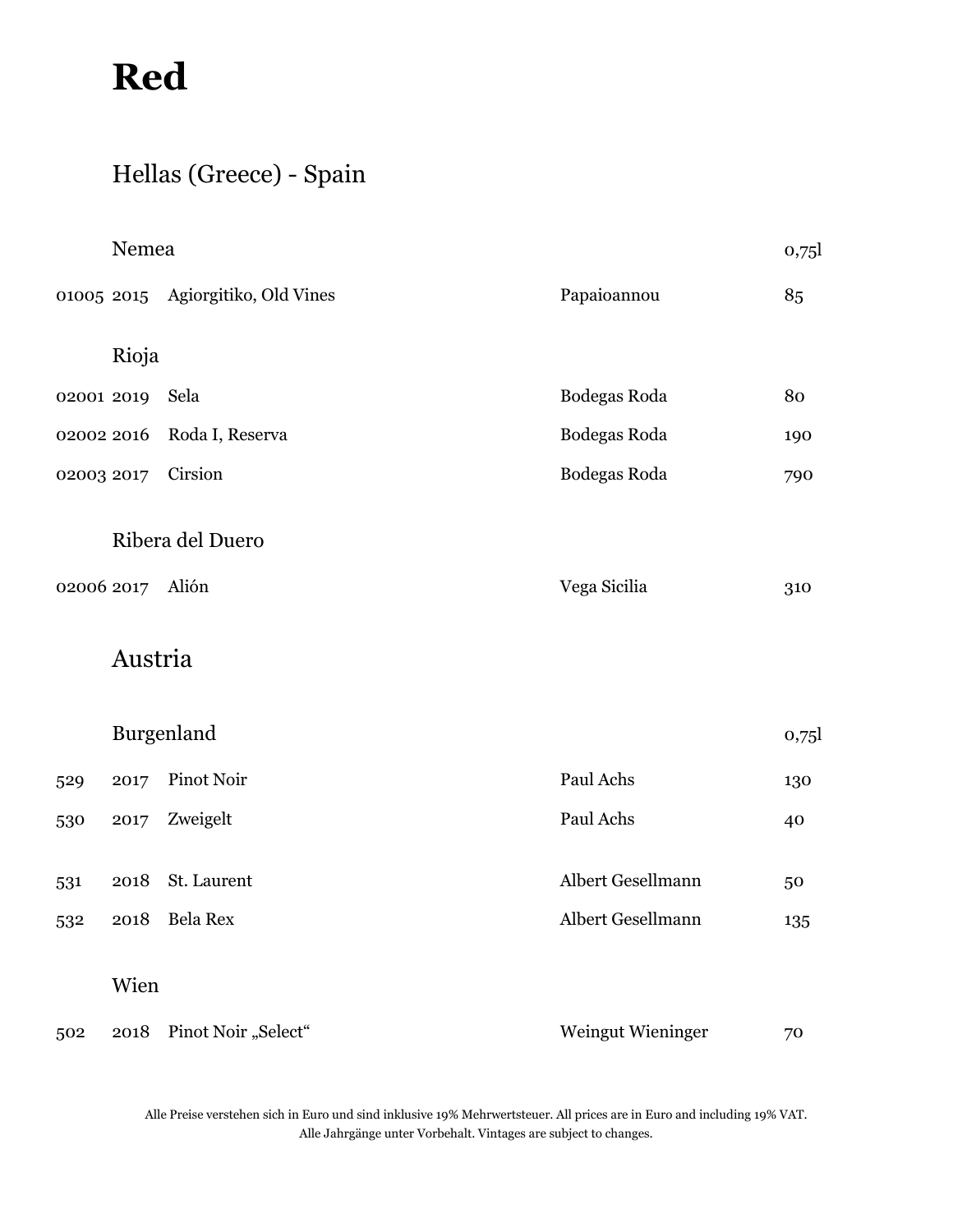## Italy

|     |                  |                                |                     | 0,75   |
|-----|------------------|--------------------------------|---------------------|--------|
|     | Trentino         |                                |                     |        |
| 536 | 2003             | San Leonardo                   | Tenuta San Leonardo | 177,5  |
|     | Piemont          |                                |                     |        |
| 537 | 2015             | <b>Barolo Dagromis</b>         | Angelo Gaja         | 257,5  |
| 538 | 2010             | Sori Tildin                    | Angelo Gaja         | 1059,5 |
| 656 | 2013             | Conteisa                       | Angelo Gaja         | 663,5  |
|     | Venetien         |                                |                     |        |
| 540 | 2015             | Amarone Costasera              | Masi                | 128,5  |
| 554 | 2015             | Amarone "Rocca Sveva", Riserva | Cantina di Soave    | 112,5  |
| 541 | 2009             | Amarone                        | Cantina Dal Forno   | 738,5  |
| 507 | Sizilien<br>2018 | Cartagho Nero d'Avola          | Mandrarossa         | 64,5   |
|     |                  |                                |                     |        |
|     | Apulien          |                                |                     |        |
| 553 | 2019             | SUD Primitivo di Manduria      | San Marzano         | 48,5   |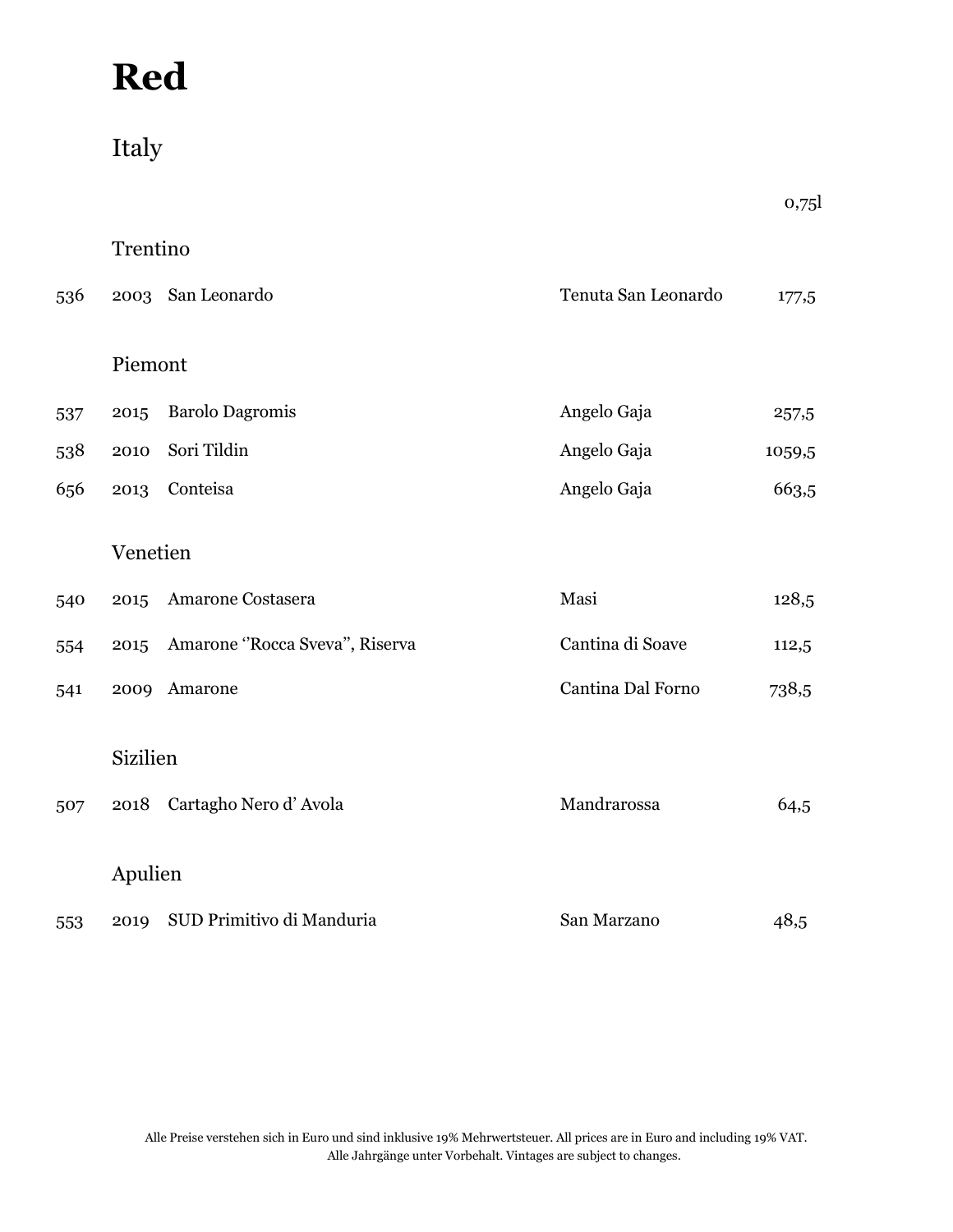|     | Toskana |                     |                       | 0,75   |
|-----|---------|---------------------|-----------------------|--------|
| 503 | 2019    | Rosso di Montalcino | Argiano               | 64,5   |
| 591 | 2017    | Poggio ai Ginepri   | Argentiera            | 75,5   |
| 542 | 2018    | Promis              | Ca'Marcanda           | 118,5  |
| 543 | 2017    | Magari              | Ca'Marcanda           | 251,5  |
| 544 | 2011    | Rennina             | Angelo Gaja           | 417,5  |
| 545 | 2014    | Sito Moresco        | Angelo Gaja           | 241,5  |
| 546 | 2018    | Tignanello          | Antinori              | 305,5  |
| 547 | 2018    | Solaia              | Antinori              | 942,5  |
| 548 | 2018    | Ornellaia           | Tenuta dell'Ornellaia | 570    |
| 592 | 2017    | Masseto             | Tenuta dell'Ornellaia | 2354,5 |
| 549 | 2000    | Sassicaia           | San Guido             | 653,5  |
|     |         |                     |                       |        |
| 550 | 2010    | Solare              | Capannelle            | 182,5  |
| 551 | 2013    | 50 & 50             | Capannelle            | 316,5  |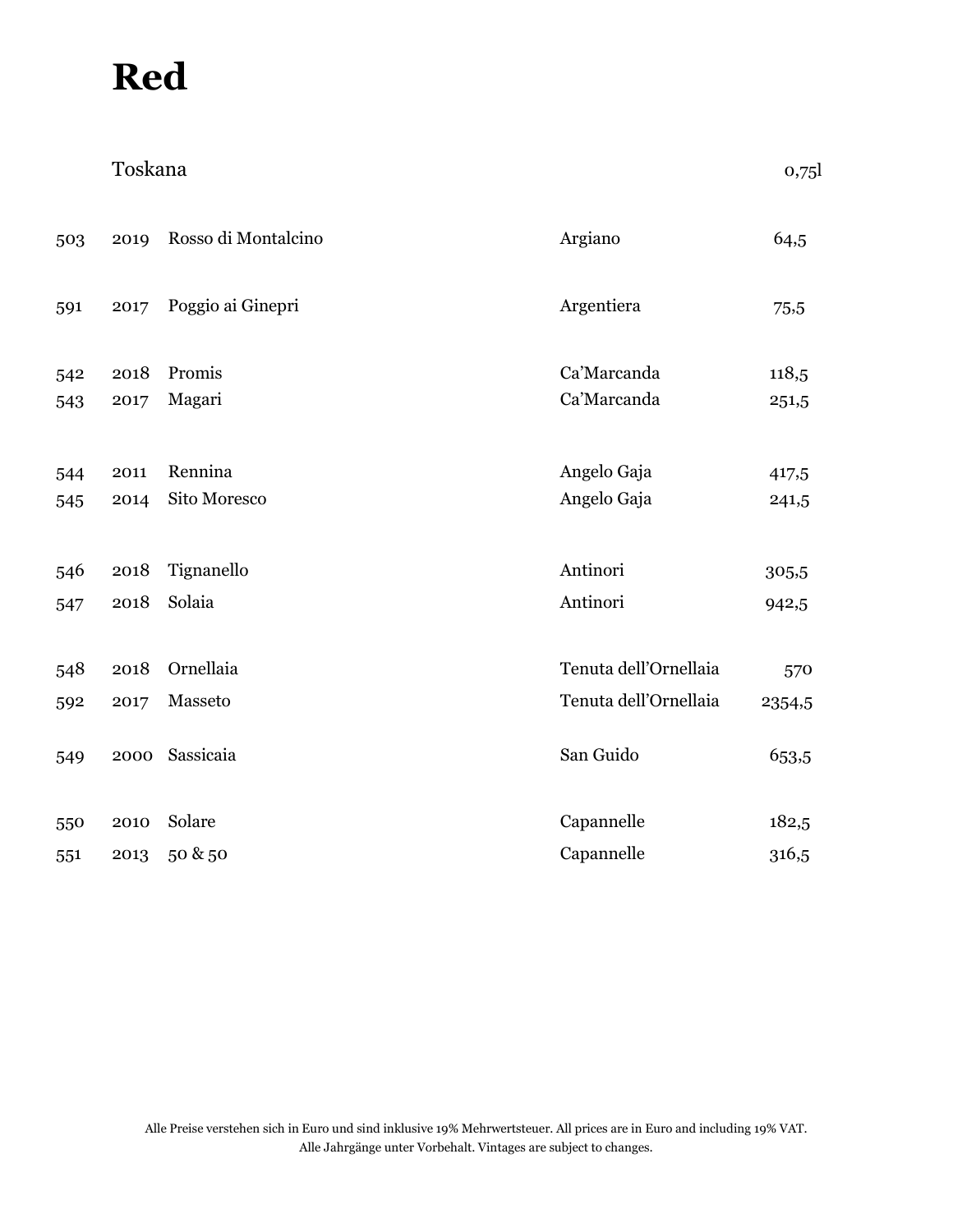## France

|     | Rhône   |                                       |                        | 0,75  |
|-----|---------|---------------------------------------|------------------------|-------|
| 555 | 2011    | Saint - Jospeh "Offerus"              | J.L. Chave             | 91,5  |
| 504 |         | 2020 Rasteau                          | M. Chapoutier          | 70,5  |
| 556 |         | 2009 Gigondas Les Hauts de Montmirail | <b>Domaine Brusset</b> | 112,5 |
| 557 |         | 2003 Côte Rotie                       | Domaine René Rostaing. | 257,5 |
|     | Burgund |                                       |                        |       |
| 559 |         | 2014 Vosne Romanèe Les Chaumes        | Méo Camuzet            | 417,5 |
| 560 | 2017    | Gevrey - Chambertin                   | Joseph Drouhin         | 193,5 |
| 561 | 2016    | Beaune de Chateau Premier Cru         | Bouchard Père & Fils   | 144,5 |
| 562 | 2015    | Pommard "Les Cras"                    | Michel Bouzereau       | 139,5 |
| 563 | 2014    | Santenay Les Champs Claude            | Jean Pillot            | 91,5  |
| 564 |         | 2018 Bourgogne Pinot Noir             | Chanson Père & Fils    | 54,5  |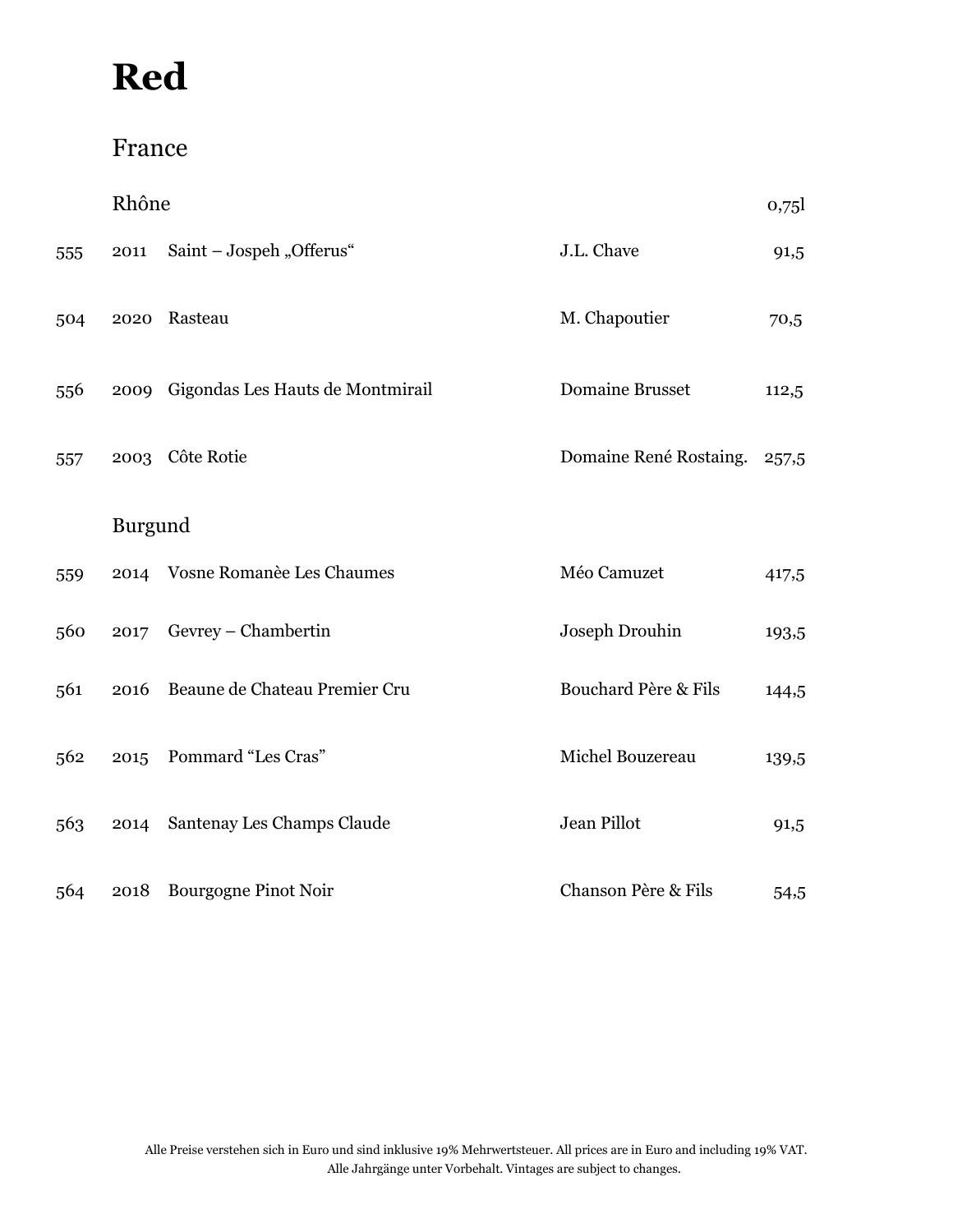|     | Bordeaux |                                |               |       |
|-----|----------|--------------------------------|---------------|-------|
|     | Pomerol  |                                |               | 0,75  |
| 566 |          | 2002 Vieux Château Certan      |               | 492,5 |
| 567 | 1999     | Château Beau Soleil            |               | 209,5 |
| 568 | 1997     | Château La Conseillante        |               | 460,5 |
| 570 | 2011     | Château Latour a Pomerol       |               | 385,5 |
|     |          | Saint - Emillion               |               |       |
| 571 | 2012     | Château Bélair - Monange       | 1er Grand Cru | 342,5 |
| 573 | 2016     | Clos de l'Oratoire             | Grand Cru     | 161,5 |
| 574 | 2012     | Carillon de l'Angélus          | Grand Cru     | 294,5 |
| 575 |          | 2007 Le Petit Cheval           | Grand Cru     | 482,5 |
| 576 | 2011     | Château Figeac                 | 1er Grand Cru | 423,5 |
|     | Fronsac  |                                |               |       |
| 505 |          | 2007 Château Fontenil          | Fronsac       | 118,5 |
| 510 |          | 2005 Château Fontenil          | Fronsac       | 128,5 |
|     |          | Cadillac - Côtes de Bordeaux   |               |       |
| 581 | 2017     | Château Sissan, Grande Réserve | Cadillac      | 75,5  |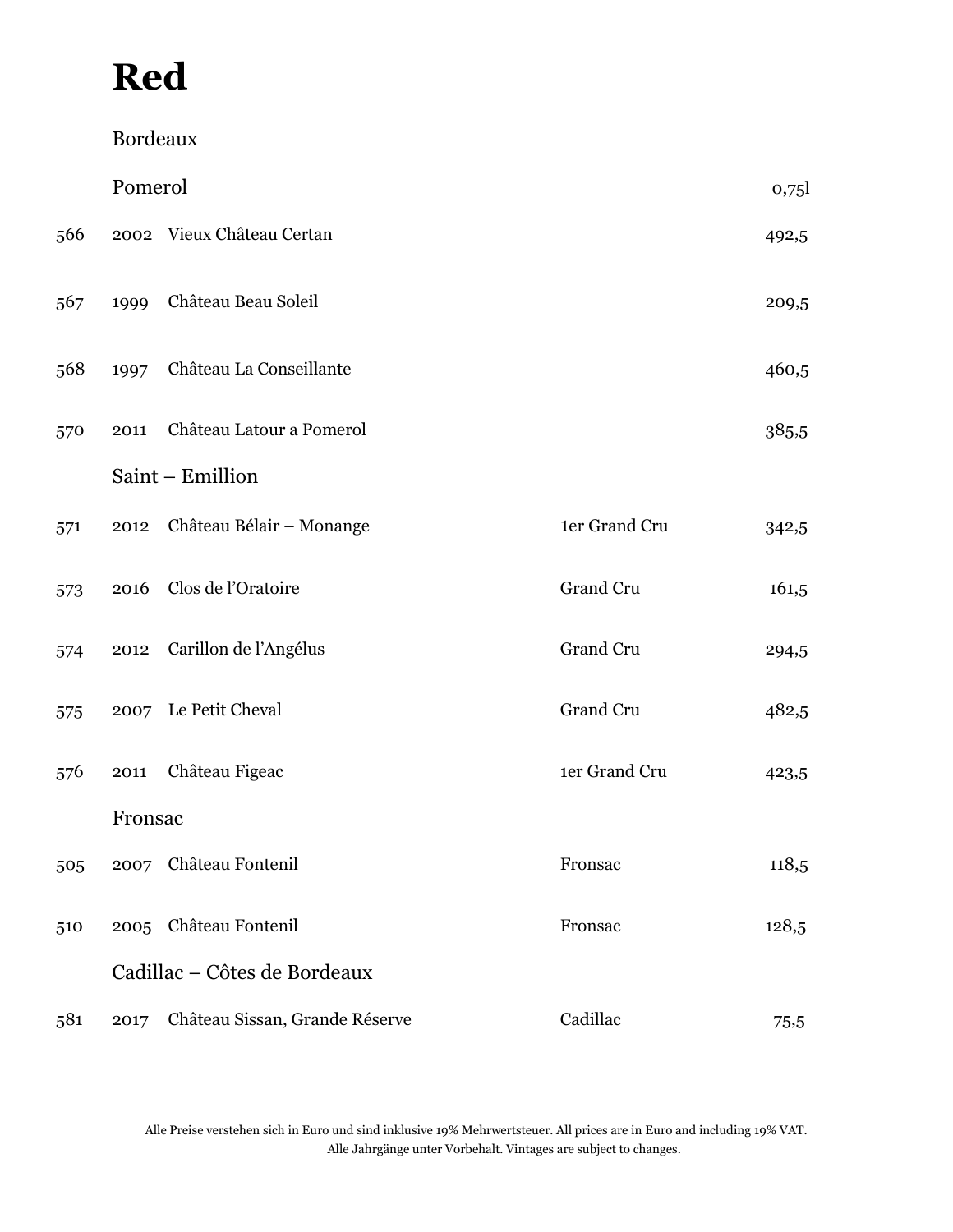|     | Médoc   |                                         |                  | 0,75  |
|-----|---------|-----------------------------------------|------------------|-------|
| 582 |         | 2006 La Demoiselle du Sociando - Mallet |                  | 91,50 |
|     |         | Saint – Estéphe                         |                  |       |
| 664 |         | 2009 Calon Ségur                        | 3ème Grand Cru   | 380   |
|     |         | Saint - Julien                          |                  |       |
| 583 | 2011    | Château Léoville - Poyferré             | 2ème Grand Cru   | 332,5 |
| 584 | 2012    | Château Gloria                          |                  | 165,5 |
| 585 |         | 2009 Château Léoville-Barton            | 2ème Grand Cru   | 482,5 |
|     | Margaux |                                         |                  |       |
| 587 | 2012    | Château Giscours                        | 3ème Grand Cru   | 332,5 |
| 588 | 2011    | Château La Mission Haut Brion           |                  | 706,5 |
|     |         |                                         |                  |       |
|     |         | Pessac - Léognan                        |                  |       |
| 590 | 1998    | Château Pape-Clément                    | Grand Cru Classé | 555   |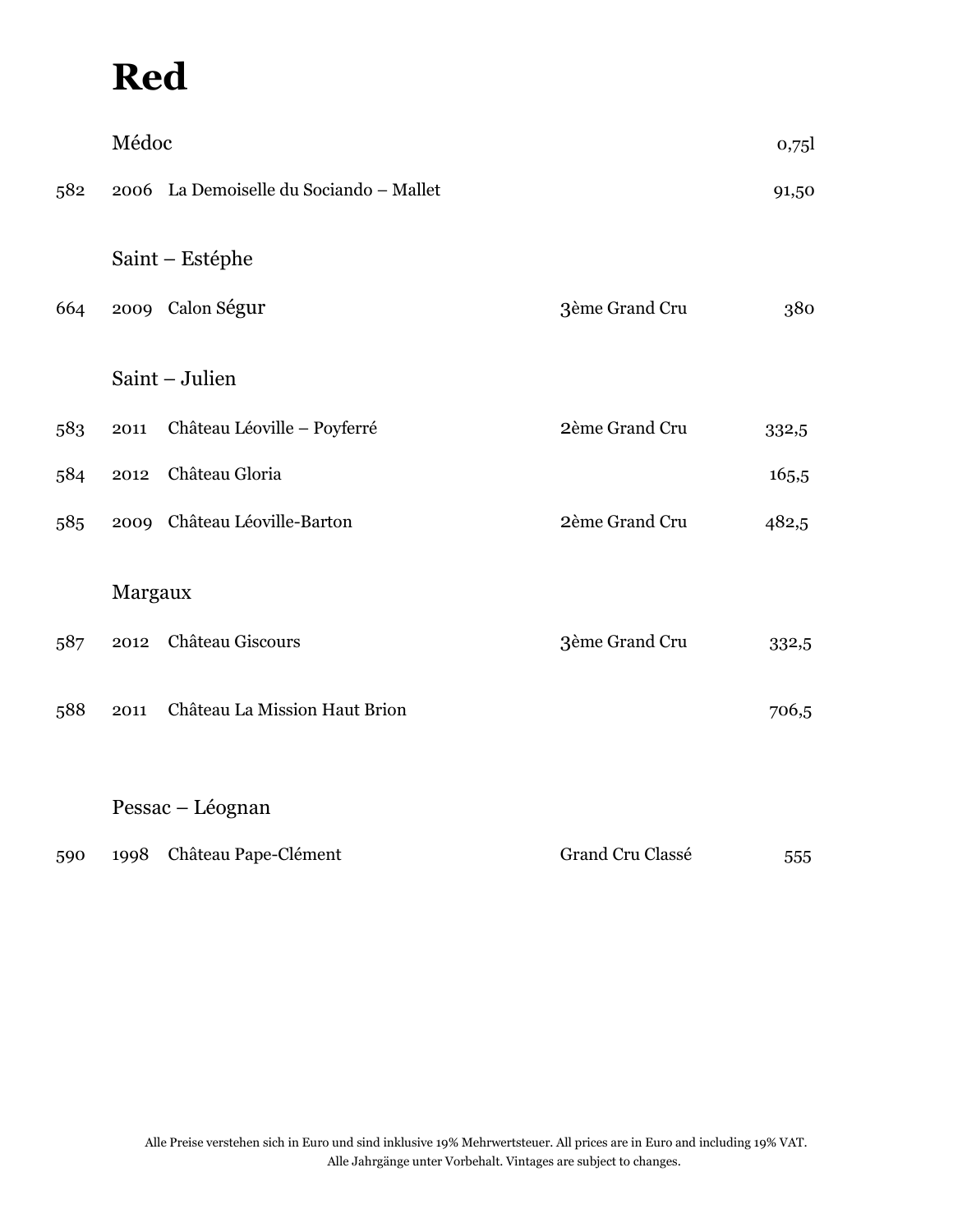# **Half Bottles White**

|     | Germany |                                           |                       | 0,375 |
|-----|---------|-------------------------------------------|-----------------------|-------|
| 300 | 2018    | Chardonnay "R"                            | Ökonomierat Rebholz   | 64,5  |
| 301 |         | 2018 Wachenheimer Riesling                | Dr. Bürklin - Wolf    | 27,5  |
|     |         |                                           |                       |       |
|     | Austria |                                           |                       |       |
| 302 |         | 2018 Chardonnay "Select"                  | Weingut Wieninger     | 48,5  |
| 303 |         | 2018 Loibner Loibnerberg Riesling Smaragd | F.X. Pichler          | 59,5  |
|     | Italy   |                                           |                       |       |
| 307 | 2016    | Löwengang                                 | Alois Lageder         | 75,5  |
|     | France  |                                           |                       |       |
| 305 | 2021    | Sancerre                                  | <b>Pascal Jolivet</b> | 45    |
|     | 2019    | Chablis, 1er Cru Montmains                | Drouhin - Vaudon      | 85    |
| 306 | 2018    | <b>Chassagne-Montrachet Les Pierres</b>   | Jean Pillot           | 86,5  |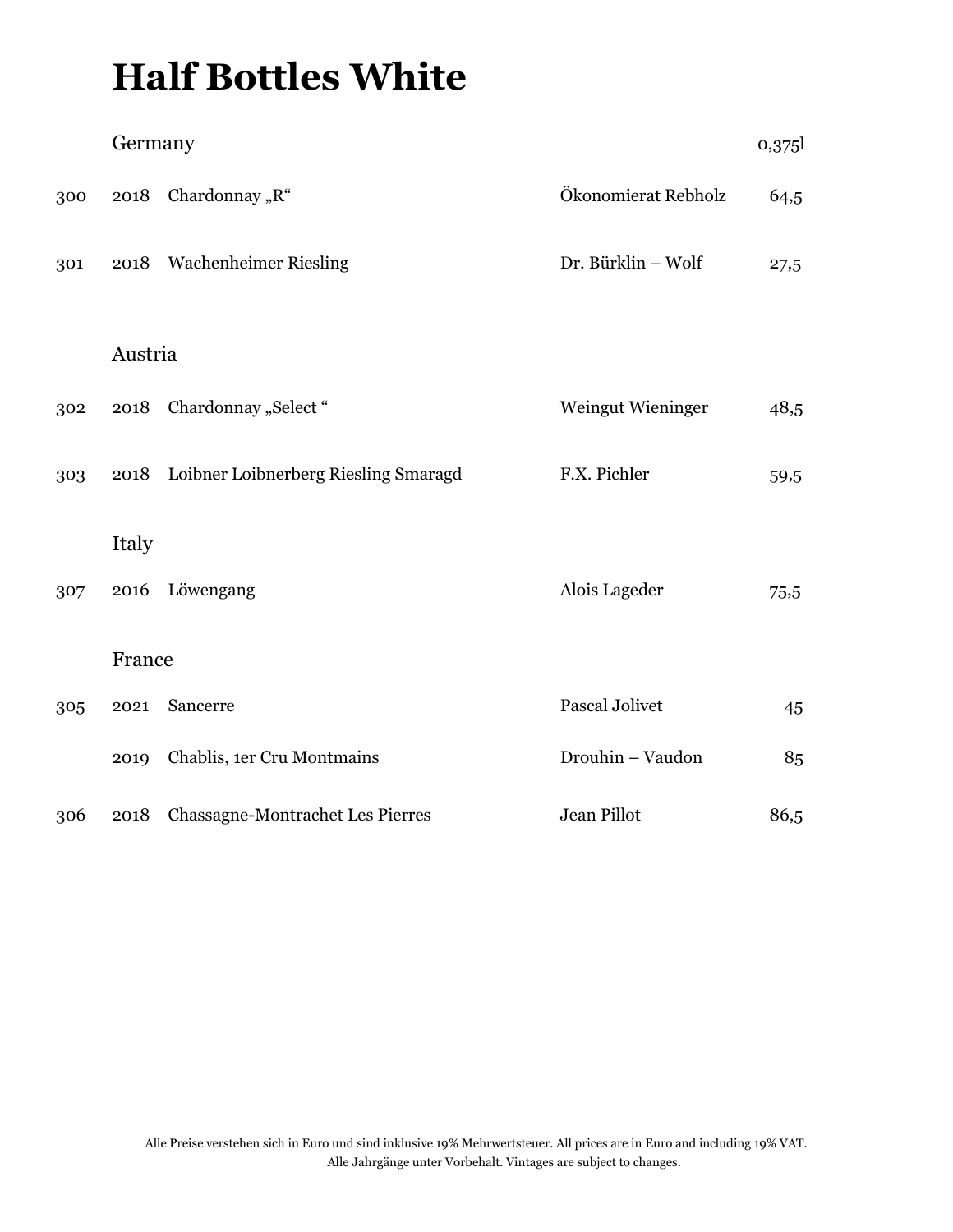# **Half Bottles Red**

|     | Germany |                                |                       | 0,375 |
|-----|---------|--------------------------------|-----------------------|-------|
| 601 |         | 2019 Das kleine Kreuz          | <b>Weingut Rings</b>  | 54,5  |
|     | France  |                                |                       |       |
| 605 |         | 2018 Vosne Romanèe Les Chaumes | Méo Camuzet           | 198,5 |
| 606 | 2016    | Gevrey Chambertin              | Joseph Drouhin        | 91,5  |
|     | Italy   |                                |                       |       |
| 255 | 2014    | Ornellaia Rosso Superiore      | Tenuta dell'Ornellaia | 278,5 |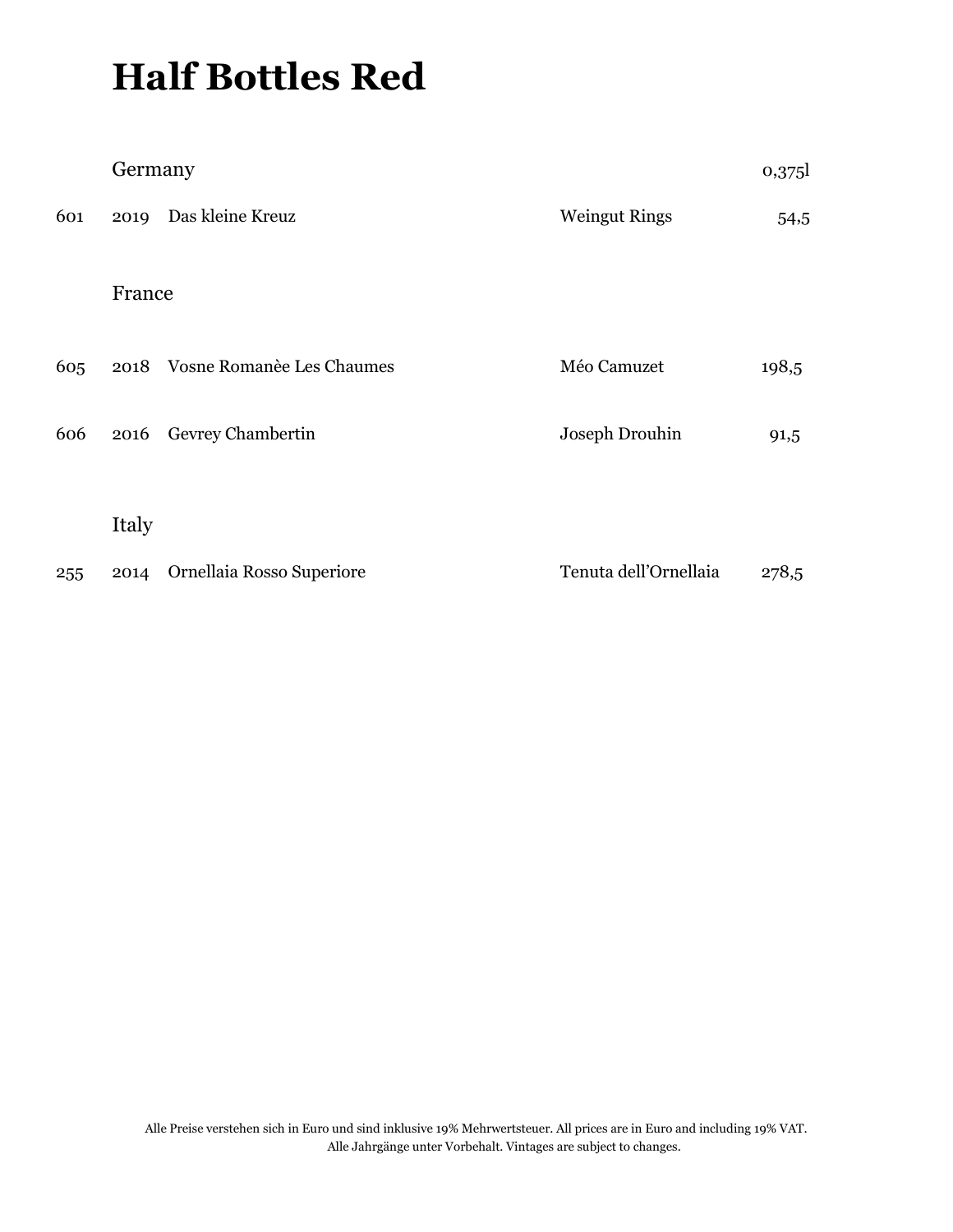# **Half Bottles Champagne**

|     | France                   |         | 0,375 |
|-----|--------------------------|---------|-------|
| 704 | Louis Roederer Brut      | Reims   | 86,5  |
| 714 | Perrier-Jouët Grand Brut | Épernay | 80,5  |
| 734 | Ruinart Blanc de Blanc   | Reims   | 166,5 |
| 737 | <b>Ruinart Brut Rosé</b> | Reims   | 166,5 |
| 725 | Krug Grand Cuvée         | Reims   | 273,5 |

# **Magnum Bottles Champagne**

|     | France                                      |         |                  | 1,5    |
|-----|---------------------------------------------|---------|------------------|--------|
| 780 | Louis Roederer Brut                         | Reims   | 3,0 <sup>1</sup> | 610,5  |
| 769 | 2009 Louis Roederer, Cristal Rosé           | Reims   |                  | 2129,5 |
| 715 | Perrier-Jouët Grand Brut                    | Épernay |                  | 246,5  |
| 773 | Perrier-Jouet Brut Blason Rosé              | Épernay |                  | 401,5  |
| 746 | <b>Ruinart Brut</b>                         | Reims   |                  | 332,5  |
| 735 | Ruinart Blanc de Blancs                     | Reims   |                  | 637,5  |
| 738 | Ruinart Brut Rosé                           | Reims   |                  | 637,5  |
| 726 | Krug Grand Cuvée                            | Reims   |                  | 1027,5 |
| 754 | 2009 Dom Pérignon, Luminous, Moet & Chandon | Marne   |                  | 1065,5 |

Alle Preise verstehen sich in Euro und sind inklusive 19% Mehrwertsteuer. All prices are in Euro and including 19% VAT. Alle Jahrgänge unter Vorbehalt. Vintages are subject to changes.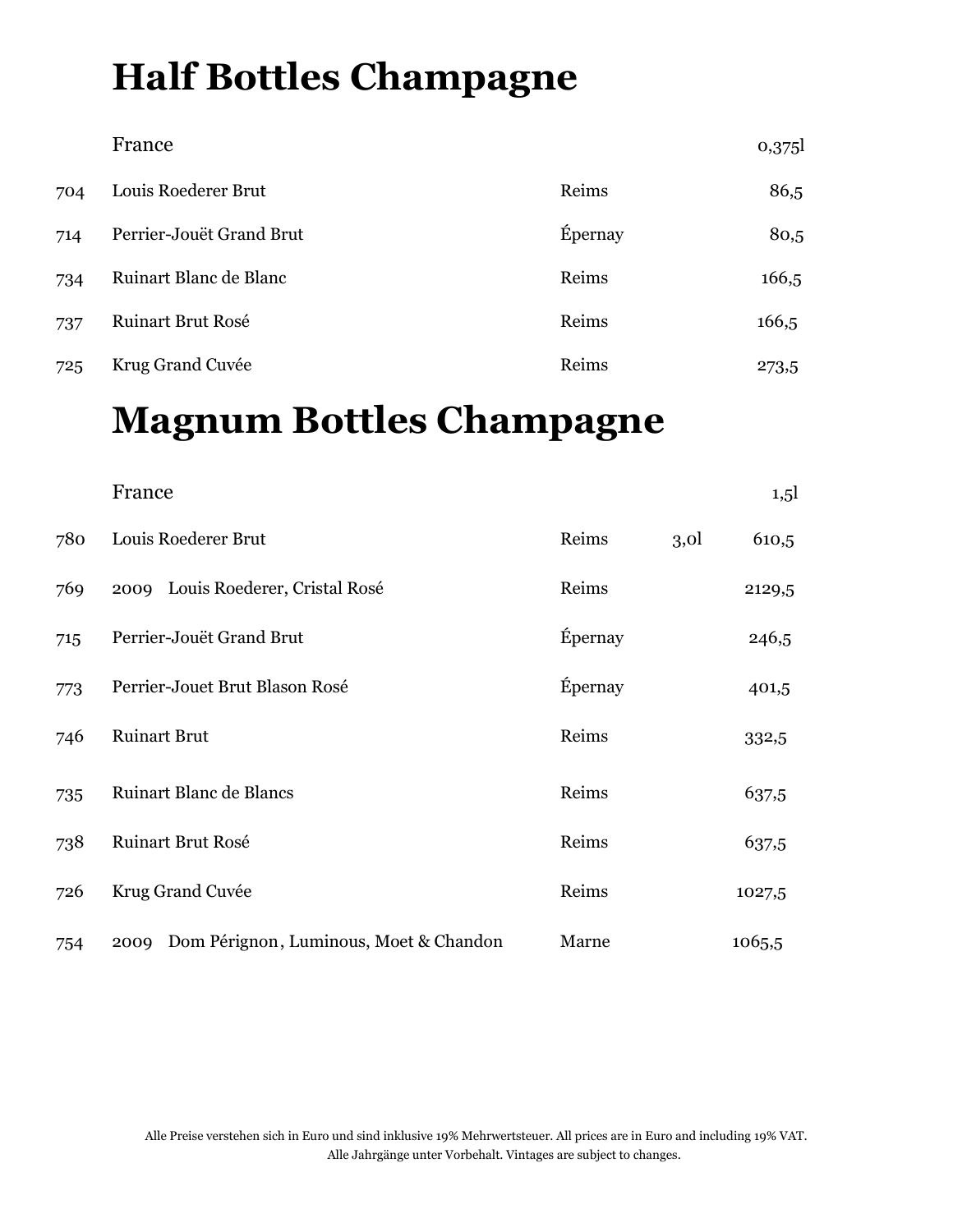## **Sweet Wines**

### Germany

| 351 | 2012    | Volkacher Ratsherr Rieslaner Auslese 0,51 | Max Müller I     | 91,5 |
|-----|---------|-------------------------------------------|------------------|------|
|     |         | Hellas (Greece)                           |                  |      |
|     |         | 01006 2014 Belvedere 0,5l                 | Mercouri         | 90   |
|     | Austria |                                           |                  |      |
| 352 | 2018    | Zweigelt Auslese 0,375l                   | Kracher          | 43,5 |
|     | Italy   |                                           |                  |      |
| 354 | 2015    | Vigna Senza Nome 0,375l                   | <b>Braida</b>    | 32,5 |
|     | France  |                                           |                  |      |
| 356 | 2018    | Muscat de Rivesaltes 0,51                 | Chez Jau         | 48,5 |
| 358 | 2015    | Carmes de Rieussec, Sauternes 0,375l      | Château Rieussec | 59,5 |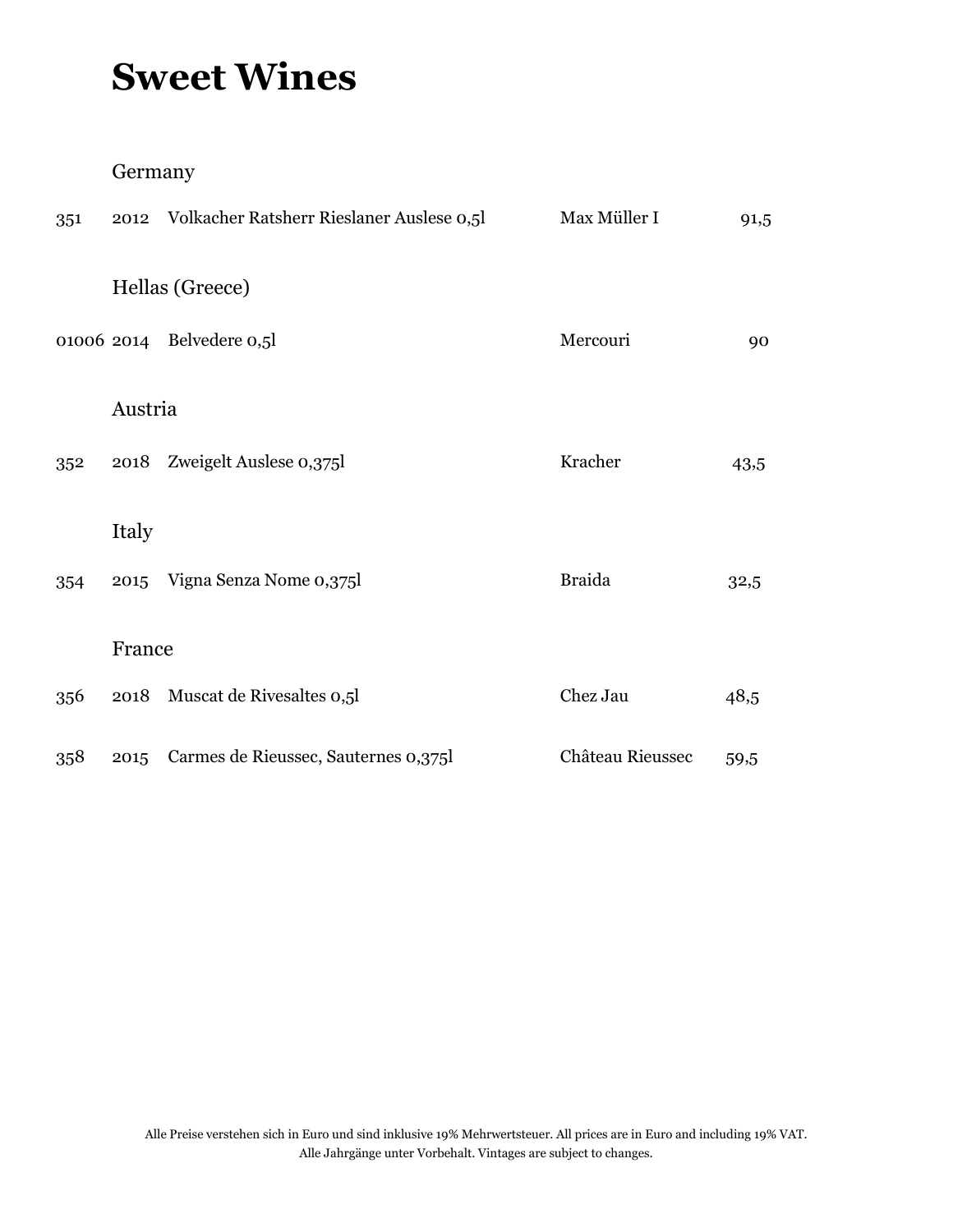# **Single Bottles**

| 660 |      | 1998 Caymus Vineyards, Rutherford, California                                  | 514,5   |
|-----|------|--------------------------------------------------------------------------------|---------|
| 667 |      | 2006 Château Lafite-Rothschild                                                 | 3103,5  |
| 668 |      | 2007 Château Cheval Blanc GCC A, St. Emillion                                  | 1926,5  |
| 404 |      | 2006 Auxey Duresses Domaine D'Auvenay                                          | 1766,5  |
| 407 |      | 2008 Puligny-Montrachet "Les Combettes" 1er cru, Etienne Sauzet, magnum 1338,5 |         |
| 669 | 2001 | Musigny, Domaine Comte de Vogüé, Grand Cru                                     | 2354,5  |
| 670 |      | 2014 Domaine de la Romanée-Conti, Grand Cru                                    | 11770,5 |
| 760 | N.V. | Armand de Brignac Rosé                                                         | 910,5   |
| 753 |      | 2005 Taitinger Comtes de Champagne Rosé                                        | 524,5   |

## **Magnum Bottles**

| 393 |      | 2016 Max Müller I, Eigenart Silvaner                         | 161,5 |
|-----|------|--------------------------------------------------------------|-------|
| 379 |      | 2019 Cantina Terlan, Sauvignon Blanc Winkl                   | 155,5 |
| 399 |      | 2019 Domaines Ott, Rosé, Côtes de Provence                   | 139,5 |
|     | 2020 | Château D'Esclans, Whispering Angel, Rosé, Côtes de Provence | 150   |